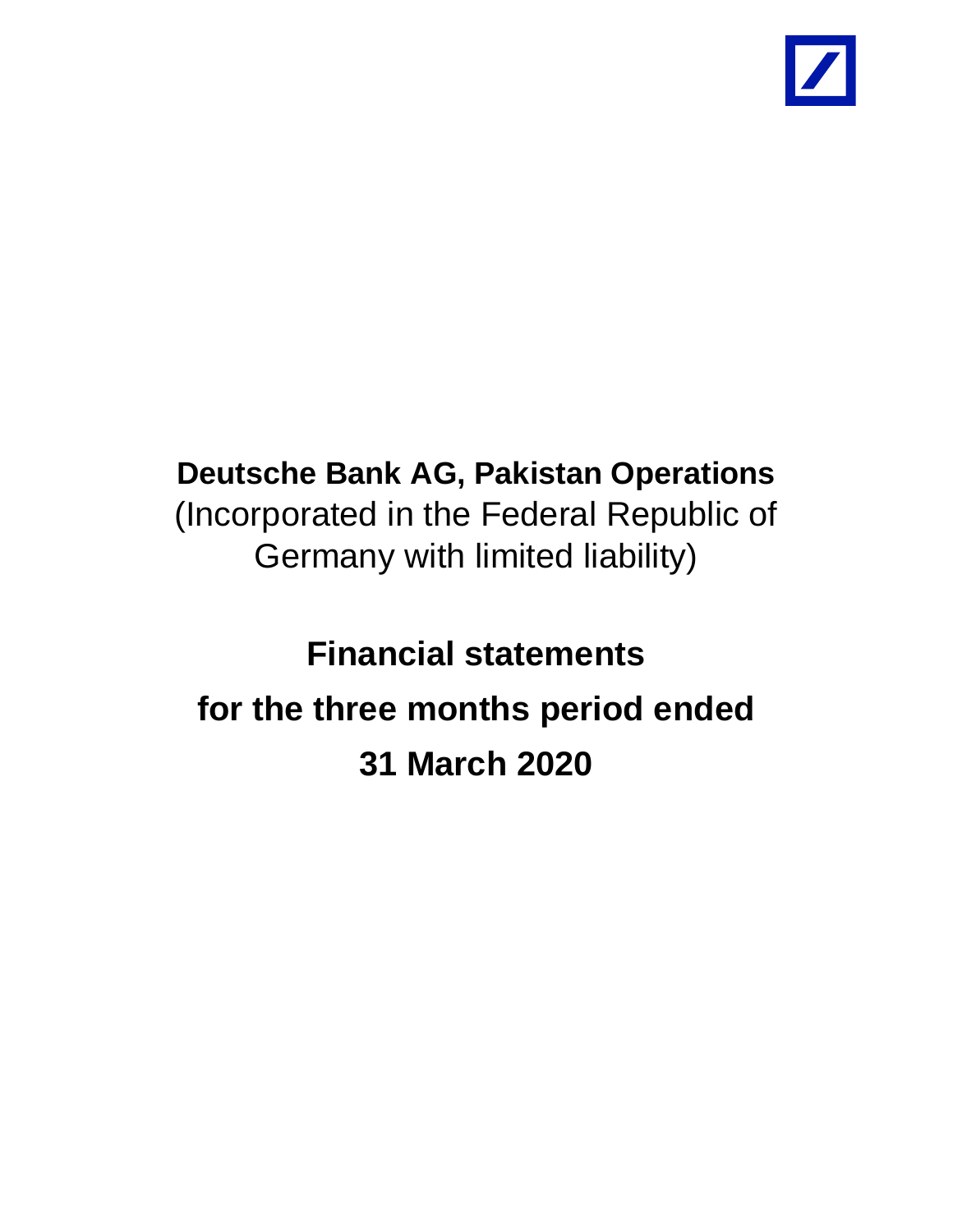*(Incorporated in the Federal Republic of Germany with limited liability)*

### Condensed Interim Statement of Financial Position

*As at 31 March 2020*

|                                                                    |             | 31 March<br>2020              | 31 December<br>2019 |  |
|--------------------------------------------------------------------|-------------|-------------------------------|---------------------|--|
|                                                                    |             |                               |                     |  |
|                                                                    | <b>Note</b> | (Un-audited)                  | (Audited)           |  |
| <b>ASSETS</b>                                                      |             | ------- Rupees in '000 ------ |                     |  |
|                                                                    |             | 7,307,448                     |                     |  |
| Cash and balances with treasury banks<br>Balances with other banks | 6<br>7      |                               | 7,558,956           |  |
|                                                                    |             | 442,512                       | 118,681             |  |
| Lendings to financial institutions                                 | 8           | 23,215,947                    | 15,132,302          |  |
| Investments                                                        |             |                               |                     |  |
| Advances                                                           | 9           | 6,820,695                     | 9,225,751           |  |
| <b>Fixed assets</b>                                                | 10          | 323,008                       | 345,355             |  |
| Intangible assets                                                  |             |                               |                     |  |
| Deferred tax assets                                                | 11          | 28,608                        | 25,344              |  |
| Other assets                                                       | 12          | 1,433,096                     | 1,537,997           |  |
|                                                                    |             | 39,571,314                    | 33,944,386          |  |
| <b>LIABILITIES</b>                                                 |             |                               |                     |  |
| <b>Bills payable</b>                                               | 13          | 1,488,758                     | 1,032,458           |  |
| <b>Borrowings</b>                                                  | 14          | 51,334                        | 1,394,029           |  |
| Deposits and other accounts                                        | 15          | 26,087,826                    | 20,473,611          |  |
| Liabilities against assets subject to finance lease                |             |                               |                     |  |
| Subordinated debt                                                  |             |                               |                     |  |
| Deferred tax liabilities                                           |             |                               |                     |  |
| Other liabilities                                                  | 16          | 3,975,206                     | 3,776,207           |  |
|                                                                    |             | 31,603,124                    | 26,676,305          |  |
| <b>NET ASSETS</b>                                                  |             | 7,968,190                     | 7,268,081           |  |
| <b>REPRESENTED BY</b>                                              |             |                               |                     |  |
|                                                                    |             |                               |                     |  |
| Head office capital account                                        |             | 5,869,968                     | 5,563,663           |  |
| Reserves                                                           |             |                               |                     |  |
| Surplus/ (Deficit) on revaluation of assets                        |             |                               |                     |  |
| Unremitted profit                                                  |             | 2,098,222                     | 1,704,418           |  |
|                                                                    |             | 7,968,190                     | 7,268,081           |  |
| <b>CONTINGENCIES AND COMMITMENTS</b>                               | 17          |                               |                     |  |

The annexed notes 1 to 30 form an integral part of these condensed interim financial statements.

**Chief Country Officer Pakistan** 

**Managing Director Chief Financial Officer Pakistan**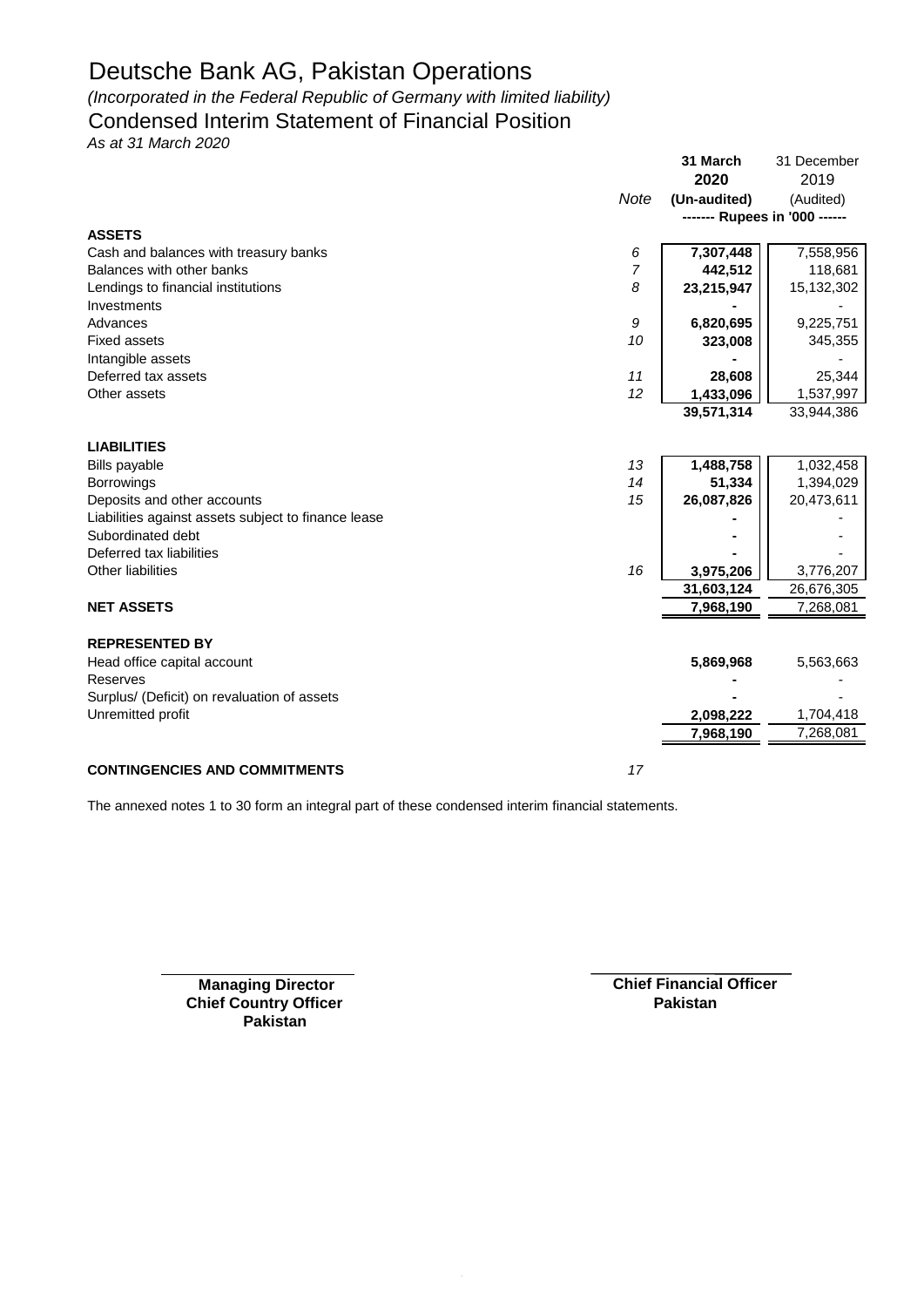*(Incorporated in the Federal Republic of Germany with limited liability)* Condensed Interim Profit and Loss Account (Un-audited)

*For three months period ended 31 March 2020*

|                                        | Note | Three months<br>period ended<br>31 March | Three months<br>period ended<br>31 March | Three months<br>period ended<br>31 March | Three months<br>period ended<br>31 March |
|----------------------------------------|------|------------------------------------------|------------------------------------------|------------------------------------------|------------------------------------------|
|                                        |      | 2020                                     | 2020                                     | 2019                                     | 2019                                     |
|                                        |      |                                          |                                          | - Rupees in '000 ----------------------- |                                          |
|                                        |      |                                          |                                          |                                          |                                          |
| Mark-up / return / interest earned     | 18   | 960,321                                  | 960,321                                  | 618,564                                  | 618,564                                  |
| Mark-up / return / interest expensed   | 19   | 457,874                                  | 457,874                                  | 243,405                                  | 243,405                                  |
| Net mark-up / interest income          |      | 502,447                                  | 502,447                                  | 375,159                                  | 375,159                                  |
| <b>NON MARK-UP / INTEREST INCOME</b>   |      |                                          |                                          |                                          |                                          |
| Fee and commission income              | 20   | 162,790                                  | 162,790                                  | 107,234                                  | 107,234                                  |
| Dividend income                        |      |                                          |                                          |                                          |                                          |
| Foreign exchange income                |      | 242,432                                  | 242,432                                  | 18,520                                   | 18,520                                   |
| Income / (loss) from derivatives       |      |                                          |                                          |                                          |                                          |
| Gain / (loss) on securities            |      |                                          |                                          |                                          |                                          |
| Other income                           | 21   | 22,228                                   | 22,228                                   | 1,183                                    | 1,183                                    |
| Total non-markup / interest Income     |      | 427,450                                  | 427,450                                  | 126,937                                  | 126,937                                  |
| <b>Total Income</b>                    |      | 929,897                                  | 929,897                                  | 502,096                                  | 502,096                                  |
| <b>NON MARK-UP / INTEREST EXPENSES</b> |      |                                          |                                          |                                          |                                          |
| Operating expenses                     | 22   | 257,845                                  | 257,845                                  | 277,974                                  | 277,974                                  |
| <b>Workers Welfare Fund</b>            |      | 13,441                                   | 13,441                                   | 4,481                                    | 4,481                                    |
| Other charges                          | 23   |                                          |                                          | 49                                       | 49                                       |
| Total non-markup / interest expenses   |      | 271,286                                  | 271,286                                  | 282,504                                  | 282,504                                  |
| Profit before provisions               |      | 658,611                                  | 658,611                                  | 219,592                                  | 219,592                                  |
| Reversal and write offs - net          | 24   |                                          |                                          |                                          |                                          |
| Extra ordinary / unusual items         |      |                                          |                                          |                                          |                                          |
| <b>PROFIT BEFORE TAXATION</b>          |      | 658,611                                  | 658,611                                  | 219,592                                  | 219,592                                  |
| Taxation                               | 24   | (264, 807)                               | (264, 807)                               | (131, 577)                               | (131, 577)                               |
| <b>PROFIT AFTER TAXATION</b>           |      | 393,804                                  | 393,804                                  | 88,015                                   | 88,015                                   |

The annexed notes 1 to 30 form an integral part of these condensed interim financial statements.

**Chief Country Officer Pakistan Pakistan**

**Managing Director** Chief Financial Officer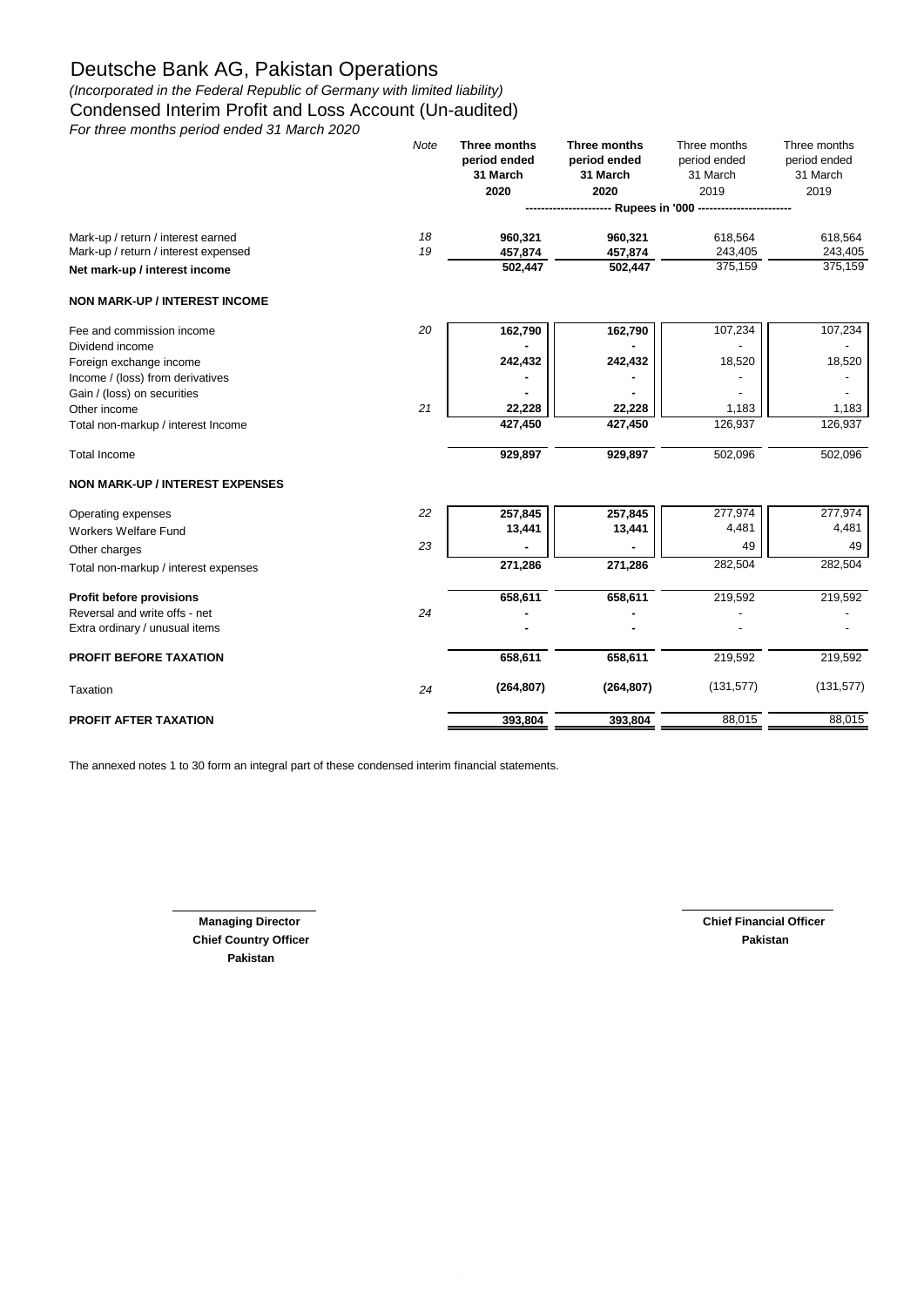*(Incorporated in the Federal Republic of Germany with limited liability)* Condensed Interim Statement of Comprehensive Income (Un-audited) *For three months period ended 31 March 2020*

|                                    | period ended<br>31 March<br>2020 | Three months Three months<br>period ended<br>31 March<br>2020 | Three months<br>period ended<br>31 March<br>2019<br>----(Rupees in '000)------------------- | Three months<br>period ended<br>31 March<br>2019 |
|------------------------------------|----------------------------------|---------------------------------------------------------------|---------------------------------------------------------------------------------------------|--------------------------------------------------|
| Profit after taxation for the year | 393.804                          | 393.804                                                       | 88.015                                                                                      | 88,015                                           |
| Total comprehensive income         | 393,804                          | 393,804                                                       | 88.015                                                                                      | 88,015                                           |

The annexed notes 1 to 30 form an integral part of these condensed interim financial statements.

**Chief Country Officer Pakistan**

**Managing Director** Chief Financial Officer<br> **Chief Financial Officer**<br> **Pakistan**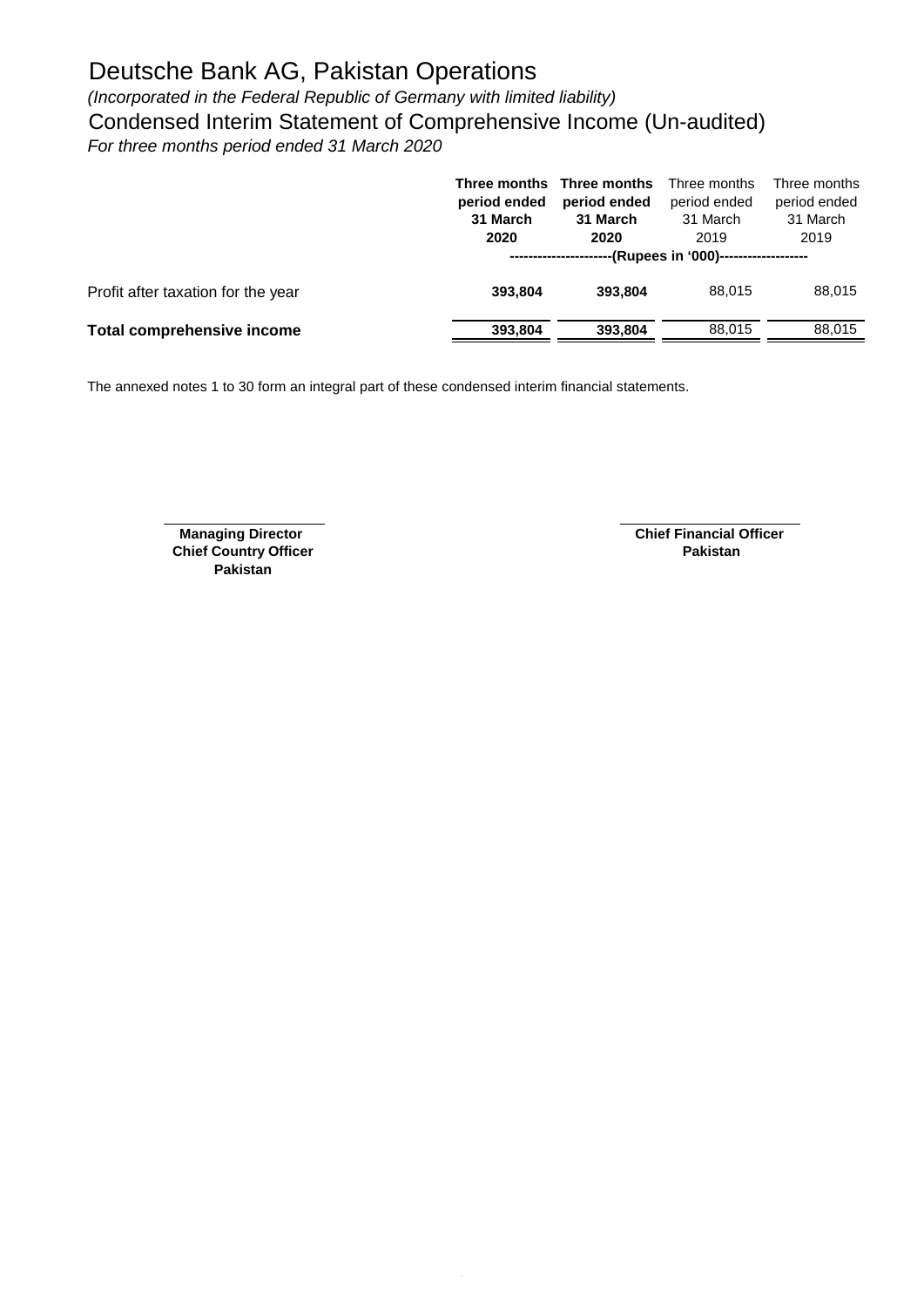*(Incorporated in the Federal Republic of Germany with limited liability)* Condensed Interim Cash Flow Statement (Un-audited)

*For three months period ended 31 March 2020*

|                                                               | 31 March                         | 31 March<br>2019 |  |
|---------------------------------------------------------------|----------------------------------|------------------|--|
|                                                               | 2020                             |                  |  |
|                                                               | ------- (Rupees in '000) ------- |                  |  |
| <b>CASH FLOWS FROM OPERATING ACTIVITIES</b>                   |                                  |                  |  |
| Profit before taxation                                        | 658,611                          | 219,592          |  |
| <b>Adjustments for:</b>                                       |                                  |                  |  |
| Depreciation                                                  | 35,722                           | 17,600           |  |
| Gain on disposal of operating fixed assets                    | (8, 356)                         | (1, 109)         |  |
| Finance costs against lease                                   | 128                              |                  |  |
|                                                               | 27,494                           | 16,491           |  |
|                                                               | 686,105                          | 236,083          |  |
| (Increase) / decrease in operating assets                     |                                  |                  |  |
| Lendings to financial institutions                            | (8,083,645)                      | 5,375,513        |  |
| Advances                                                      | 2,405,056                        | (2, 177, 264)    |  |
| Others assets (excluding advance taxation)                    | (47, 411)                        | 522,460          |  |
|                                                               | (5,726,000)                      | 3,720,709        |  |
|                                                               |                                  |                  |  |
| Increase / (decrease) in operating liabilities                |                                  |                  |  |
| <b>Bills payable</b>                                          | 456,300                          | (96, 996)        |  |
| Borrowings from financial institutions                        | (1,342,695)                      | 2,607,379        |  |
| Deposits and other accounts                                   | 5,614,215                        | (4,886,597)      |  |
| <b>Other liabilities</b>                                      | 228,926                          | (629, 296)       |  |
|                                                               | 4,956,746                        | (3,005,510)      |  |
| Income tax paid                                               | (115, 759)                       | (88, 254)        |  |
| Net cash (used in) / generated from operating activities      | (198, 908)                       | 863,028          |  |
| <b>CASH FLOW FROM INVESTING ACTIVITIES</b>                    |                                  |                  |  |
| Investments in operating fixed assets                         | (15,919)                         | (6, 826)         |  |
| Proceeds from sale of operating fixed assets                  | 10,900                           | 2,902            |  |
| Net cash used in investing activities                         | (5,019)                          | (3,924)          |  |
| <b>CASH FLOW FROM FINANCING ACTIVITIES</b>                    |                                  |                  |  |
| Remittance made to Head office                                |                                  | (1,015,571)      |  |
| Net cash used in financing activities                         |                                  | (1,015,571)      |  |
| Effects of exchange rate changes on cash and cash equivalents | 306,305                          | (25, 318)        |  |
| Increase / (decrease) in cash and cash equivalents            | 102,378                          | (181, 785)       |  |
|                                                               |                                  |                  |  |
| Cash and cash equivalents at beginning of the period          | 7,647,582                        | 7,181,868        |  |
| Cash and cash equivalents at end of the period                | 7,749,960                        | 7,000,083        |  |
|                                                               |                                  |                  |  |

**\_\_\_\_\_\_\_\_\_\_\_\_\_\_\_\_\_\_\_\_\_\_\_\_\_ \_\_\_\_\_\_\_\_\_\_\_\_\_\_\_\_\_\_\_\_\_\_\_\_\_**

The annexed notes 1 to 30 form an integral part of these condensed interim financial statements.

**Chief Country Officer Pakistan Pakistan**

**Managing Director Chief Financial Officer Chief Financial Officer**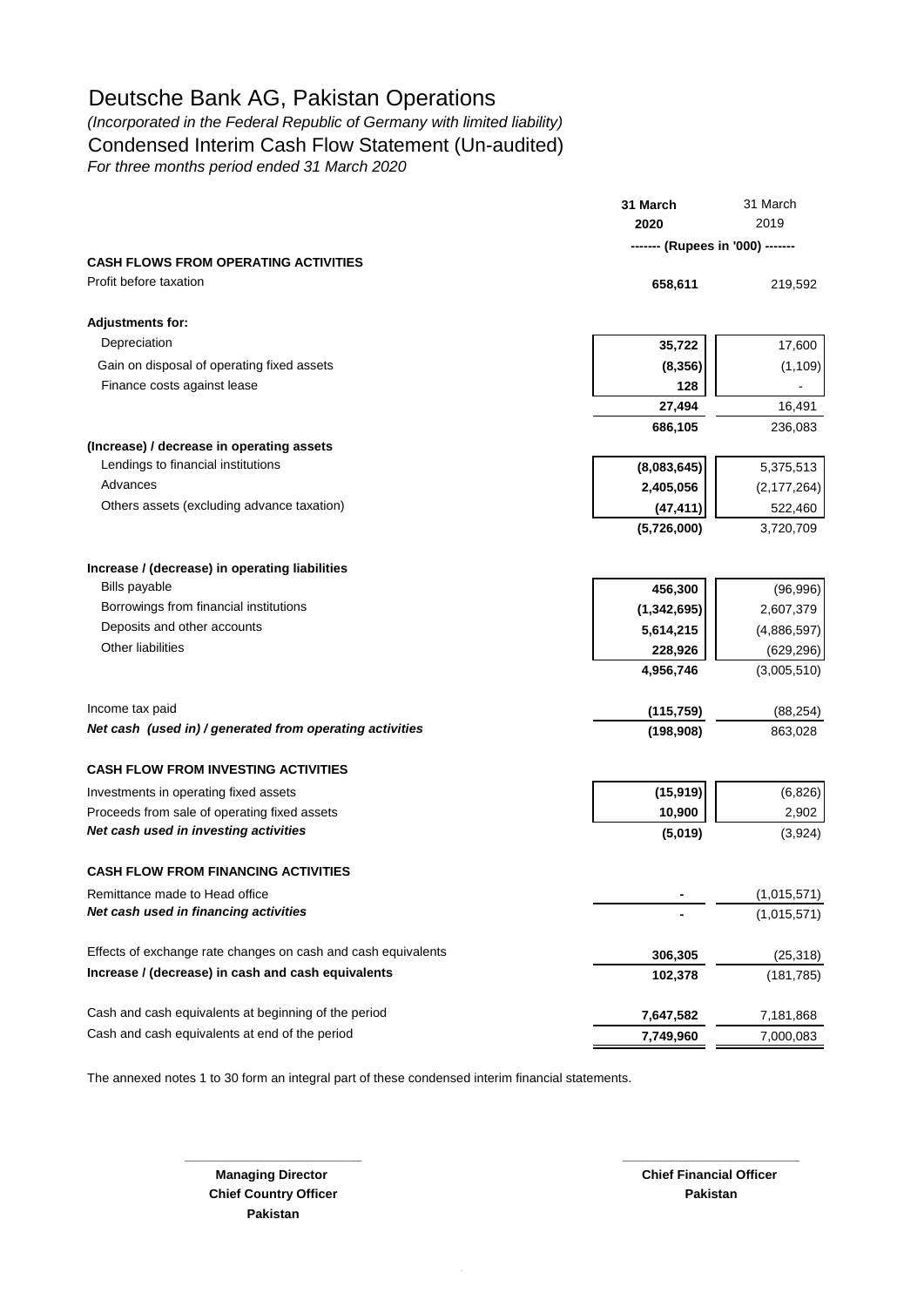*(Incorporated in the Federal Republic of Germany with limited liability)*

Condensed Interim Statement of Changes in Equity (Un-audited)

*For three months period ended 31 March 2020*

|                                                                         | Head office<br>capital account    | Unremitted<br>profit | <b>Total</b>         |
|-------------------------------------------------------------------------|-----------------------------------|----------------------|----------------------|
|                                                                         | ---------(Rupees in '000) ------- |                      |                      |
| Opening balance as at 01 January 2019                                   | 5,091,000                         | 2,505,820            | 7,596,820            |
| Profit for the three months period ended 31 March 2019                  |                                   | 88,015               | 88,015               |
| Other comprehensive income - net of tax                                 |                                   | 88,015               | 88,015               |
| Transactions with owners, recorded directly in equity                   |                                   |                      |                      |
| Exchange adjustments on revaluation of capital                          | (25, 318)                         |                      | (25, 318)            |
| Remittance made to Head office                                          |                                   | (1,015,571)          | (1,015,571)          |
| Opening balance as at 01 April 2019                                     | 5,065,682                         | 1,578,264            | 6,643,946            |
| Profit after taxation for the nine months period ended 31 December 2019 |                                   | 564,199              | 564,199              |
| Other comprehensive income - net of tax                                 |                                   | (18, 519)<br>545,680 | (18, 519)<br>545,680 |
| Transactions with owners, recorded directly in equity                   |                                   |                      |                      |
| Exchange adjustments on revaluation of capital                          | 497,981                           |                      | 497,981              |
| Remittance made to Head office                                          |                                   | (419, 526)           | (419, 526)           |
| Balance as at 01 January 2020                                           | 5,563,663                         | 1,704,418            | 7,268,081            |
| Profit after taxation for the three months period ended 31 March 2020   |                                   | 393,804              | 393,804              |
| Other comprehensive income - net of tax                                 |                                   | 393,804              | 393,804              |
| Transactions with owners, recorded directly in equity                   |                                   |                      |                      |
| Exchange adjustments on revaluation of capital                          | 306,305                           |                      | 306,305              |
| Remittance made to Head office                                          | 306,305                           |                      | 306,305              |
| Closing balance as at 31 March 2020                                     | 5,869,968                         | 2,098,222            | 7,968,190            |
|                                                                         |                                   |                      |                      |

 $\frac{1}{2}$  ,  $\frac{1}{2}$  ,  $\frac{1}{2}$  ,  $\frac{1}{2}$  ,  $\frac{1}{2}$  ,  $\frac{1}{2}$  ,  $\frac{1}{2}$  ,  $\frac{1}{2}$  ,  $\frac{1}{2}$  ,  $\frac{1}{2}$  ,  $\frac{1}{2}$  ,  $\frac{1}{2}$  ,  $\frac{1}{2}$  ,  $\frac{1}{2}$  ,  $\frac{1}{2}$  ,  $\frac{1}{2}$  ,  $\frac{1}{2}$  ,  $\frac{1}{2}$  ,  $\frac{1$ 

The annexed notes 1 to 30 form an integral part of these condensed interim financial statements.

 **Managing Director Chief Country Officer Pakistan**

**Pakistan Chief Financial Officer**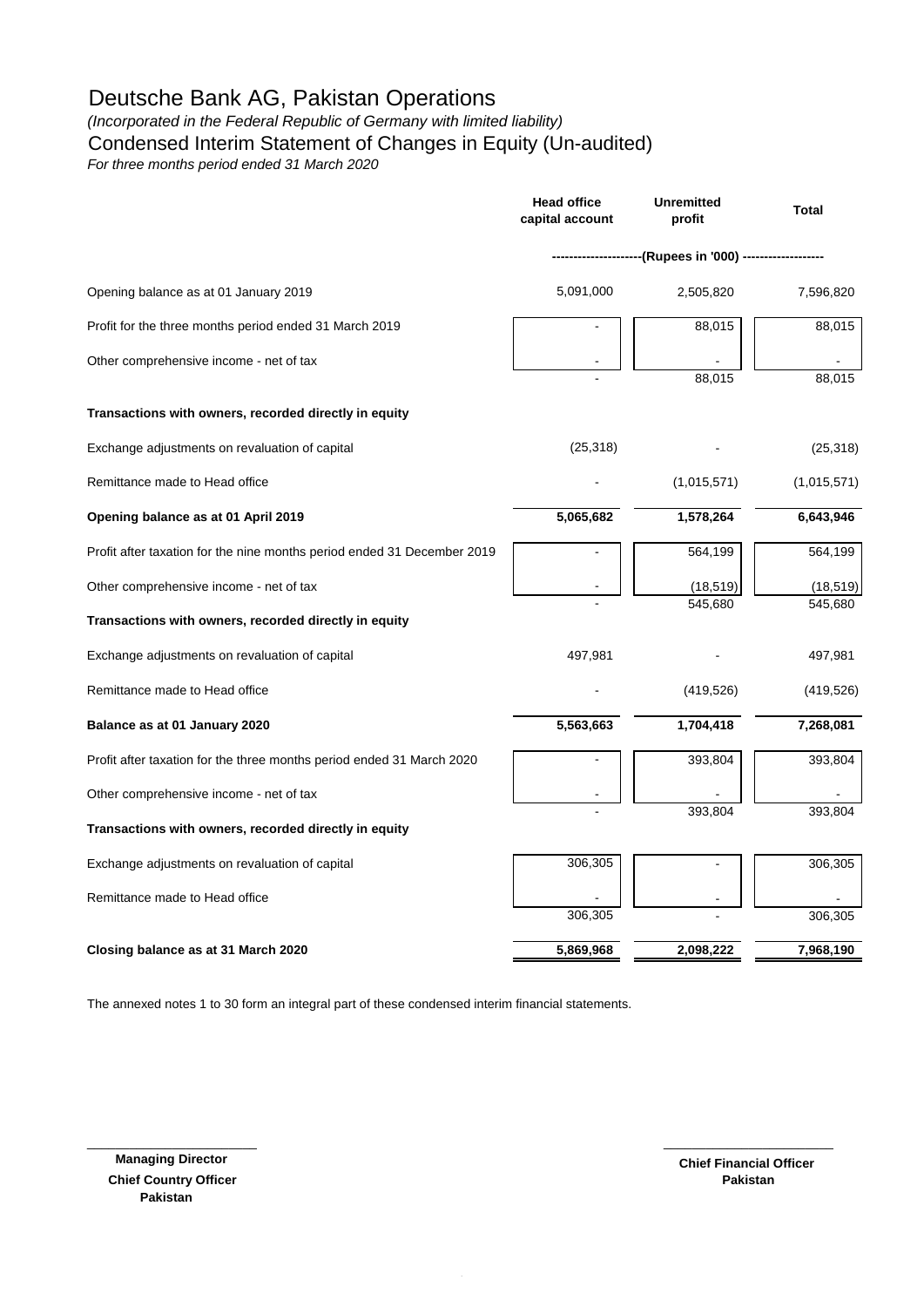*(Incorporated in the Federal Republic of Germany with limited liability)* **Notes to the Condensed Interim Financial Information (Un-audited)**

*For three months period ended 31 March 2020*

#### **1. STATUS AND NATURE OF BUSINESS**

Deutsche Bank AG is a foreign banking company incorporated in the Federal Republic of Germany with limited liability. Its operations in Pakistan are carried out through two branches located at Karachi and Lahore ('the Pakistan Operations'). The Pakistan Operations are engaged in banking business as described in the Banking Companies Ordinance, 1962.

The credit rating provided by Standard & Poor's on 23 April 2020 is BBB+ for long-term and A-2 for short-term, rating by Fitch on 07 June 2019 is BBB for longterm and F2 for short-term; and rating by Moody's on 03 August 2018 is A3 for long-term.

#### **2 BASIS OF PRESENTATION**

#### **2.1 STATEMENT OF COMPLIANCE**

These condensed interim financial statements have been prepared in accordance with the accounting and reporting standards as applicable in Pakistan. The accounting and reporting standards comprise of:

- **-** International Accounting Standard (IAS) 34 - Interim Financial Reporting issued by the International Accounting Standards Board (IASB) as notified under the Companies Act, 2017;
- **-** Provisions of and directives issued under the Banking Companies Ordinance, 1962 and the Companies Act, 2017; and
- **-** Directives issued by State Bank of Pakistan (SBP) and the Securities and Exchange Commission of Pakistan (SECP).

Whenever the requirements of the Banking Companies Ordinance, 1962, the Companies Act, 2017 or the directives issued by SBP and SECP differ with the requirements of the IAS 34, the Banking Companies Ordinance, 1962, the Companies Act, 2017 and the said directives shall prevail.

The SBP vide BSD Circular No. 10 dated 26 August 2002 has deferred the applicability of International Accounting Standard 39, Financial Instruments: Recognition and Measurement (IAS 39) and International Accounting Standard 40, Investment Property (IAS 40). Further, according to a notification of the Securities and Exchange Commission of Pakistan (SECP) dated 28 April 2008, International Financial Reporting Standard 7, Financial Instruments: Disclosures (IFRS 7) has not been made applicable for banks. Accordingly, the requirements of these standards and their relevant interpretations (issued by the Standards Interpretation Committee - SICs and the International Financial Reporting Interpretations Committee - IFRICs) have not been considered in the preparation of these condensed interim financial statements.

**2.2** The disclosures made in these condensed interim financial statements have been limited based on a format prescribed by the SBP vide BPRD Circular Letter No. 5 dated 22 March 2019 and IAS 34, Interim Financial Reporting. They do not include all the disclosures required for annual financial statements, and these condensed interim financial statements should be read in conjunction with the financial statements of the Bank for the year ended 31 December 2019.

#### **2.3 Standards, interpretations and amendments to accounting and reporting standards as applicable in Pakistan that are effective in the current period**

A number of new standards, amendments and interpretations are effective from 1 January 2020 but they do not have a material effect on the Pakistan Operations' financial statements.

#### **2.4 Standards, interpretations of and amendments to approved accounting standards that are not yet effective in the current period**

There are certain standards, amendments and interpretations with respect to the accounting and reporting standards as applicable in Pakistan that are not yet effective in the current year. These are not expected to have any material impact on the Pakistan Operations' financial statements in the period of their initial application except for the following:

IFRS 9 'Financial Instruments' and amendment - Prepayment Features with Negative Compensation (effective for annual periods beginning on or after 1 January 2021). IFRS 9 replaces the existing guidance in IAS 39 Financial Instruments: Recognition and Measurement. IFRS 9 includes revised guidance on the classification and measurement of financial instruments, a new expected credit loss model for calculating impairment on financial assets, and new general hedge accounting requirements. It also carries forward the guidance on recognition and derecognition of financial instruments from IAS 39. The overall governance of the IFRS 9 implementation has been through the Group IFRS 9 Steering Committee. Pakistan Operations have not conducted any assessments locally. It has been estimated that on the adoption of the standard an additionl in impairment of around Rs. 2.292 million would be required under expected credit loss model as at 31 March 2020.

#### **3 SIGNIFICANT ACCOUNTING POLICIES**

The accounting policies and the methods of computation followed for the preparation of the condensed interim financial statements are the same as those applied in the preparation of the annual financial statements of the Pakistan Operations for the year ended 31 December 2019.

#### **4 CRITICAL ACCOUNTING ESTIMATES AND JUDGMENTS**

Significant judgements made by the management in applying the accounting policies and the key sources of estimation uncertainty were the same as those applied in the annual financial statements of the Pakistan Operations for the year ended 31 December 2019.

#### **5 FINANCIAL RISK MANAGEMENT**

The Pakistan Operations' financial risk management objectives and policies are consistent with that disclosed in the annual financial statements for the year ended 31 December 2019.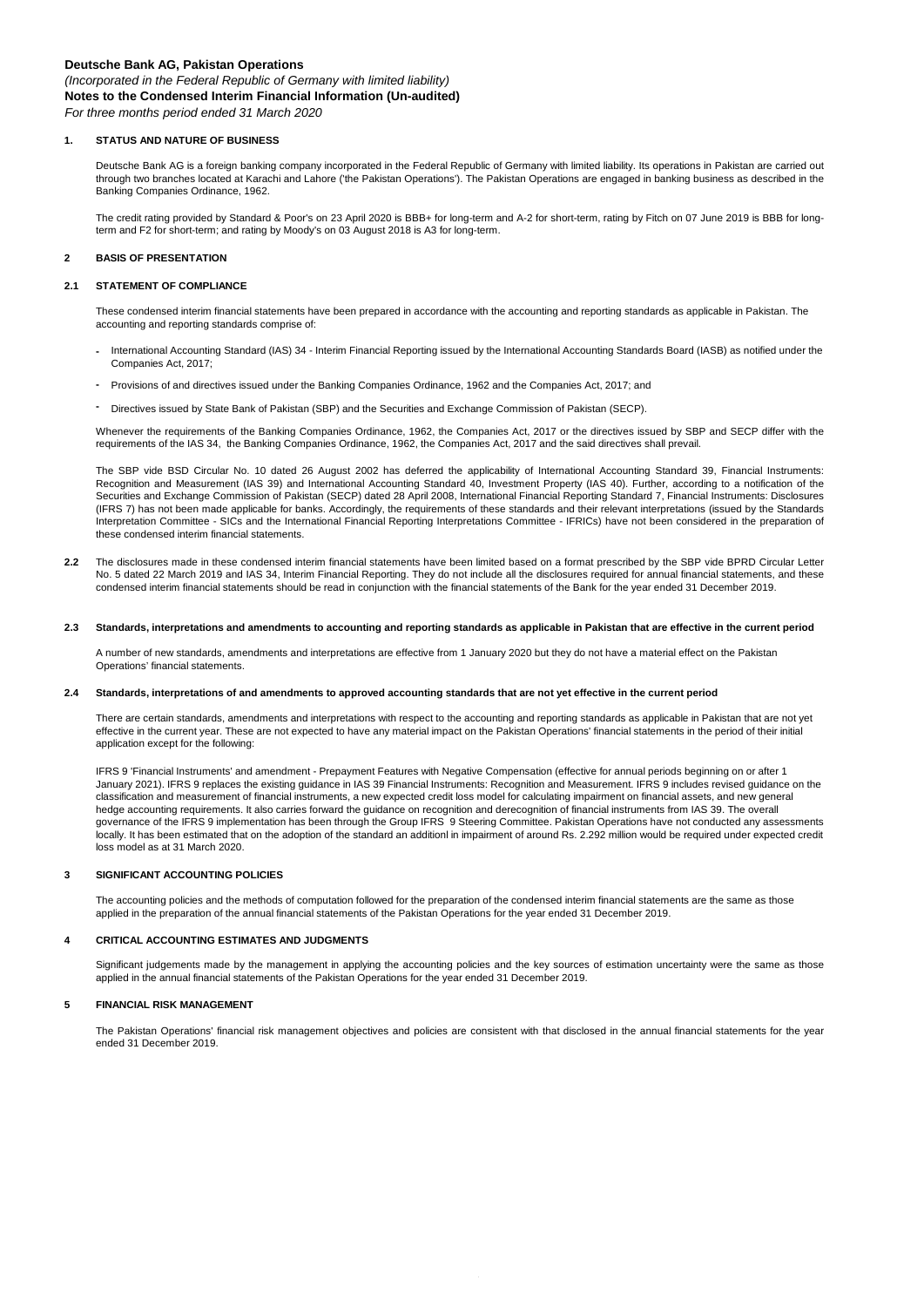| 6 | <b>CASH AND BALANCES WITH TREASURY BANKS</b> | Note | 31 March<br>2020<br>------- (Rupees in '000) ------- | 31 December<br>2019 |
|---|----------------------------------------------|------|------------------------------------------------------|---------------------|
|   | In hand                                      |      |                                                      |                     |
|   | Local currency                               |      | 28,334                                               | 19,100              |
|   | Foreign currency                             |      | 64,160                                               | 51,566              |
|   |                                              |      | 92,494                                               | 70,666              |
|   | With State Bank of Pakistan in               |      |                                                      |                     |
|   | Local currency current account               | 6.1  | 1,070,123                                            | 1,670,132           |
|   | Foreign currency current account             | 6.2  | 63,514                                               | 58,997              |
|   | Foreign currency deposit account             |      |                                                      |                     |
|   | Special cash reserve account                 | 6.3  | 191,120                                              | 177,210             |
|   | Local US Dollar collection account           | 6.4  | 20,214                                               | 18,273              |
|   | Foreign currency capital account             |      | 5,869,968                                            | 5,563,663           |
|   |                                              |      | 7,214,939                                            | 7,488,275           |
|   | With National Bank of Pakistan in            |      |                                                      |                     |
|   | Local currency current account               |      | 15                                                   | 15                  |
|   |                                              |      | 7,307,448                                            | 7,558,956           |

**6.1** This represents current account maintained with SBP under the requirements of section 22 (Cash Reserve Requirement) of the Banking Companies Ordinance, 1962.

- **6.2** This represents statutory cash reserve in the current account maintained with SBP under the requirements of SBP.
- **6.3** This represents statutory cash reserve maintained against foreign currency deposits mobilized under FE 25 Circular issued by the SBP. Profit rates on these deposits are fixed by SBP on a monthly basis and were ranging between 0.51% p.a to 0.76% p.a. (31 December 2019: 0.7% p.a to 1.51% p.a).
- **6.4** This represents US Dollar settlement account opened with the SBP in accordance with FE Circular No. 2.

| 7 | <b>BALANCES WITH OTHER BANKS</b> | Note | 31 March<br>2020<br>------- (Rupees in '000) ------- | 31 December<br>2019 |
|---|----------------------------------|------|------------------------------------------------------|---------------------|
|   | In Pakistan                      |      |                                                      |                     |
|   | In current account               |      | 1,500                                                | 2,347               |
|   | Outside Pakistan                 |      |                                                      |                     |
|   | In current account               |      |                                                      |                     |
|   | Interbranch                      |      | 78,239                                               | 29,333              |
|   | <b>Others</b>                    | 7.1  | 362,773                                              | 87,001              |
|   |                                  |      | 441,012                                              | 116,334             |
|   |                                  |      | 442,512                                              | 118,681             |
|   |                                  |      |                                                      |                     |

**7.1** This includes balance with a subsidiary of Deutsche Bank, AG. Rs. 361.350 million (31 December 2019: Rs. 85.217 million).

| <b>LENDINGS TO FINANCIAL INSTITUTIONS</b>    | Note | 31 March<br>2020<br>------- (Rupees in '000) ------- | 31 December<br>2019 |
|----------------------------------------------|------|------------------------------------------------------|---------------------|
| Repurchase agreement lendings (Reverse Repo) | 8.1  | 23.215.947                                           | 15,132,302          |

**8.1** Reverse repo transactions have been made with various commercial banks at rates ranging from 10.26% to 11.00% p.a (31 December 2019: 13.04% p.a to 13.27% p.a) and mature within a month. The market value of these securities at 31 March 2020 amounted to Rs. 23,991 million (31 December 2019: Rs. 15,731 million).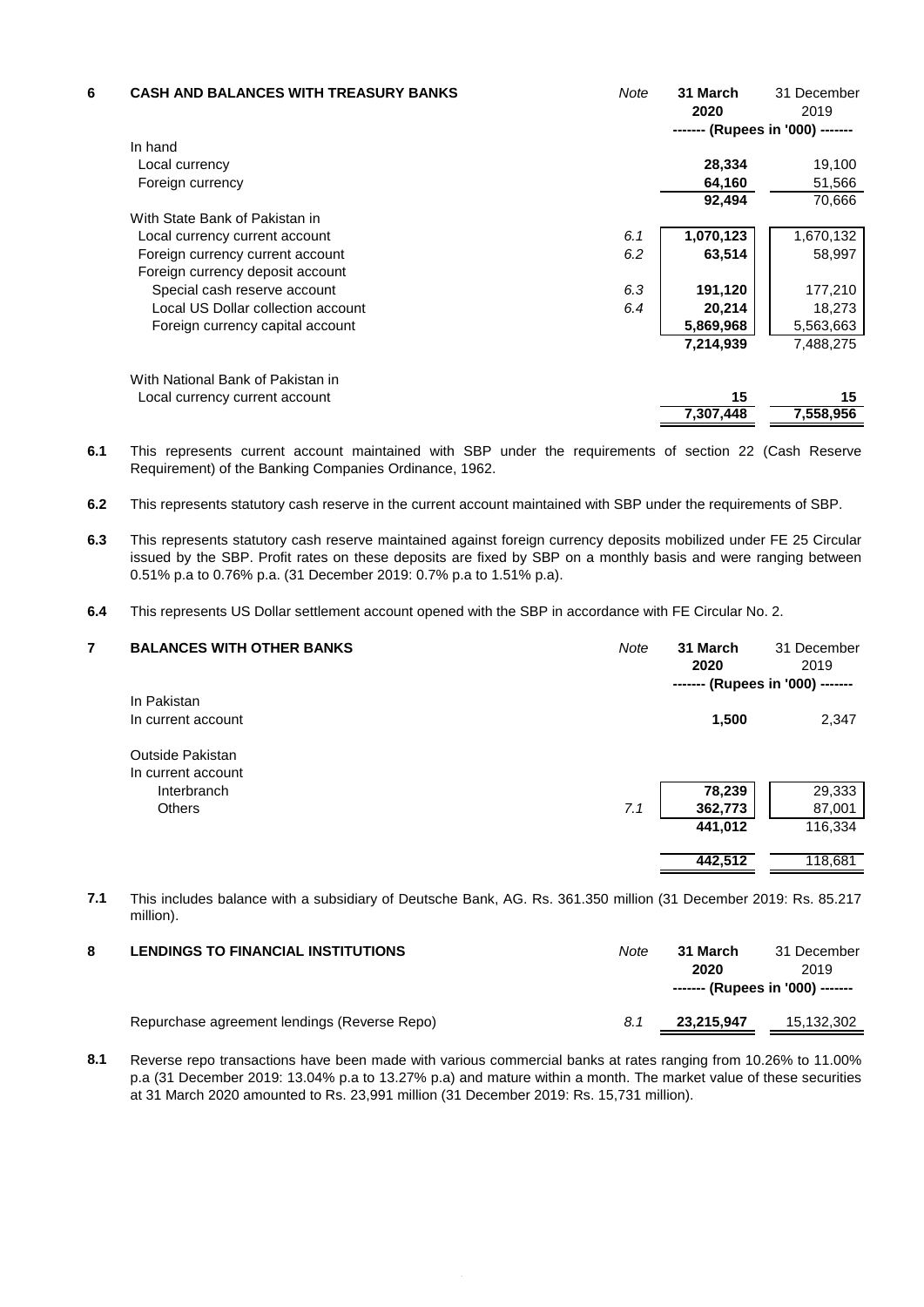| 9   | <b>ADVANCES</b>                             | Note | Performing |             | <b>Non Performing</b> |                      |            | Total                    |
|-----|---------------------------------------------|------|------------|-------------|-----------------------|----------------------|------------|--------------------------|
|     |                                             |      | 31 March   | 31 December | 31 March              | 31 December          | 31 March   | 31 December              |
|     |                                             |      | 2020       | 2019        | 2020                  | 2019                 | 2020       | 2019                     |
|     |                                             |      |            |             |                       | (Rupees in '000) --- |            |                          |
|     | Loans, cash credits, running finances, etc. |      | 6,601,470  | 9,009,872   | 30,885                | 30,885               | 6,632,355  | 9,040,757                |
|     | Bills discounted and purchased              |      | 227,223    | 223,877     | 65,626                | 65,626               | 292,849    | 289,503                  |
|     | Advances - gross                            | 9.1  | 6,828,693  | 9,233,749   | 96,511                | 96,511               | 6,925,204  | 9,330,260                |
|     | Provision against advances                  |      |            |             |                       |                      |            |                          |
|     | - Specific                                  |      |            |             | (96, 511)             | (96, 511)            | (96, 511)  | (96, 511)                |
|     | - General                                   |      | (7,998)    | (7,998)     |                       |                      | (7,998)    | (7,998)                  |
|     |                                             | 9.3  | (7,998)    | (7,998)     | (96, 511)             | (96, 511)            | (104, 509) | (104, 509)               |
|     | Advances - net of provision                 |      | 6,820,695  | 9,225,751   |                       |                      | 6,820,695  | 9,225,751                |
|     |                                             |      |            |             |                       |                      |            |                          |
| 9.1 | <b>Particulars of advances (Gross)</b>      |      |            |             |                       |                      | 31 March   | 31 December              |
|     |                                             |      |            |             |                       |                      | 2020       | 2019                     |
|     |                                             |      |            |             |                       |                      |            | ---- Rupees in '000 ---- |
|     | In local currency                           |      |            |             |                       |                      | 6,859,578  | 9,264,634                |
|     | In foreign currencies                       |      |            |             |                       |                      | 65,626     | 65,626                   |
|     |                                             |      |            |             |                       |                      | 6,925,204  | 9,330,260                |

**9.2** Advances include Rs.96.511 million (31 December 2019: Rs. 96.511 million) which have been placed under non-performing status as detailed below:

| <b>Category of Classification</b> | 31 March 2020                     | 31 December 2019 |                            |           |  |  |
|-----------------------------------|-----------------------------------|------------------|----------------------------|-----------|--|--|
|                                   | <b>Non</b><br>Performing<br>Loans | <b>Provision</b> | Non<br>Performing<br>Loans | Provision |  |  |
|                                   | Rupees in '000 ------------------ |                  |                            |           |  |  |
| <b>Domestic</b>                   |                                   |                  |                            |           |  |  |
| Other Assets Especially Mentioned | -                                 | $\blacksquare$   |                            | -         |  |  |
| Substandard                       |                                   | $\blacksquare$   |                            | -         |  |  |
| Doubtful                          |                                   | $\blacksquare$   |                            | $\,$      |  |  |
| Loss                              | 96,511                            | 96,511           | 96.511                     | 96,511    |  |  |
|                                   | 96,511                            | 96,511           | 96,511                     | 96,511    |  |  |

| 9.3 | Particulars of provision against advances | 31 March 2020            |         |                | 31 December 2019              |                          |         |
|-----|-------------------------------------------|--------------------------|---------|----------------|-------------------------------|--------------------------|---------|
|     |                                           | <b>Specific</b>          | General | <b>Total</b>   | Specific<br>Rupees in '000 -- | General                  | Total   |
|     | Opening balance                           | 96,511                   | 7.998   | 104.509        | 96.511                        | 7.998                    | 104.509 |
|     | Charge for the period / year<br>Reversals |                          | ۰       | $\blacksquare$ |                               | $\overline{\phantom{0}}$ |         |
|     |                                           | $\overline{\phantom{a}}$ | ۰       | $\blacksquare$ | $\overline{\phantom{a}}$      | $\,$                     |         |
|     | Closing balance                           | 96,511                   | 7.998   | 104.509        | 96,511                        | 7.998                    | 104,509 |

**9.3.1** General provision represents amount recognized in line with the instructions received from the Head office.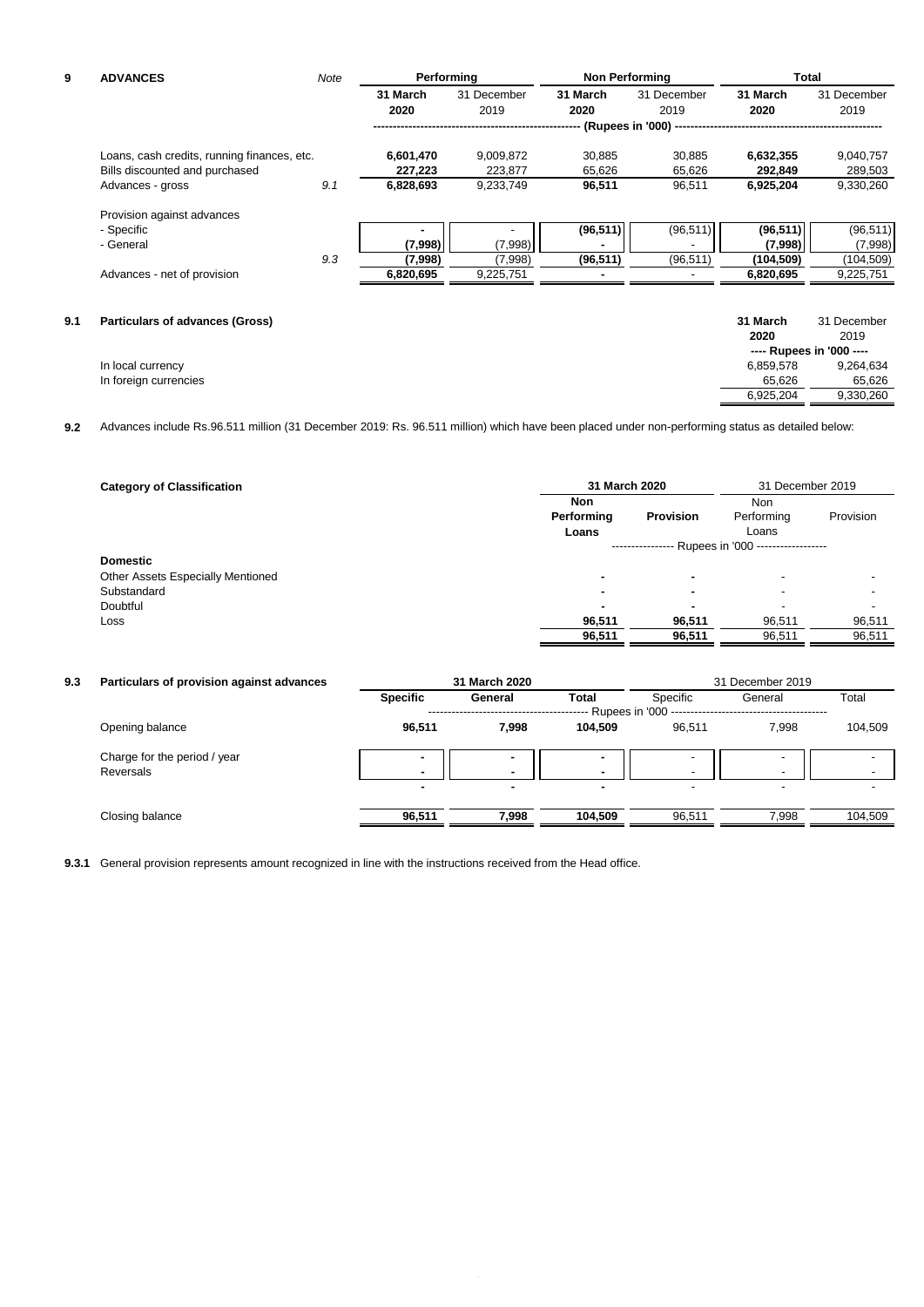| 10   | <b>FIXED ASSETS</b>                                                      | Note | 31 March<br>2020<br>----- Rupees in '000 ------ | 31 December<br>2019  |
|------|--------------------------------------------------------------------------|------|-------------------------------------------------|----------------------|
|      |                                                                          |      |                                                 |                      |
|      | Capital work-in-progress<br>Property and equipment                       | 10.1 | 10,718<br>312,290                               | 59,163<br>286,192    |
|      |                                                                          |      | 323,008                                         | 345,355              |
| 10.1 | <b>Capital work-in-progress</b>                                          |      |                                                 |                      |
|      | Advances to suppliers                                                    |      | 10,718                                          | 59,163               |
| 11   | DEFERRED TAX ASSETS                                                      |      |                                                 |                      |
|      | Deductible Temporary Differences on                                      |      |                                                 |                      |
|      | - Post retirement employee benefits                                      |      | 13,474                                          | 13,474               |
|      |                                                                          |      | 13,474                                          | 13,474               |
|      | Taxable Temporary Differences on<br>- Accelerated tax depreciation       |      | 15,134                                          | 11,870               |
|      |                                                                          |      | 15,134                                          | 11,870               |
|      |                                                                          |      | 28,608                                          | 25,344               |
| 12   | <b>OTHER ASSETS</b>                                                      |      |                                                 |                      |
|      | Income / Mark-up accrued in local currency                               |      | 247,508                                         | 263,276              |
|      | Income / Mark-up accrued in foreign currency                             |      | 101,952                                         | 49,649               |
|      | Advances, deposits, advance service charges / rent and other prepayments |      | 123,071                                         | 115,250              |
|      | Advance taxation (payments less provisions)                              |      | 721,578                                         | 873,890              |
|      | Marked to market gains on forward foreign exchange contracts             |      | 572                                             | 651                  |
|      | Acceptances                                                              |      | 232,848                                         | 237,738              |
|      | Others                                                                   |      | 10,241                                          | 2,217                |
|      | Less: Provision held against other assets                                | 12.1 | 1,437,770                                       | 1,542,671            |
|      | Other Assets (Net of Provision)                                          |      | (4, 674)<br>$\overline{1,}433,096$              | (4,674)<br>1,537,997 |
|      |                                                                          |      |                                                 |                      |
| 12.1 | Provision held against other assets                                      |      |                                                 |                      |
|      | Advances, deposits, advance rent & other prepayments                     |      | 4,674                                           | 4,674                |
| 13   | <b>BILLS PAYABLE</b>                                                     |      |                                                 |                      |
|      |                                                                          |      |                                                 |                      |
|      | In Pakistan                                                              |      | 1,488,758                                       | 1,032,458            |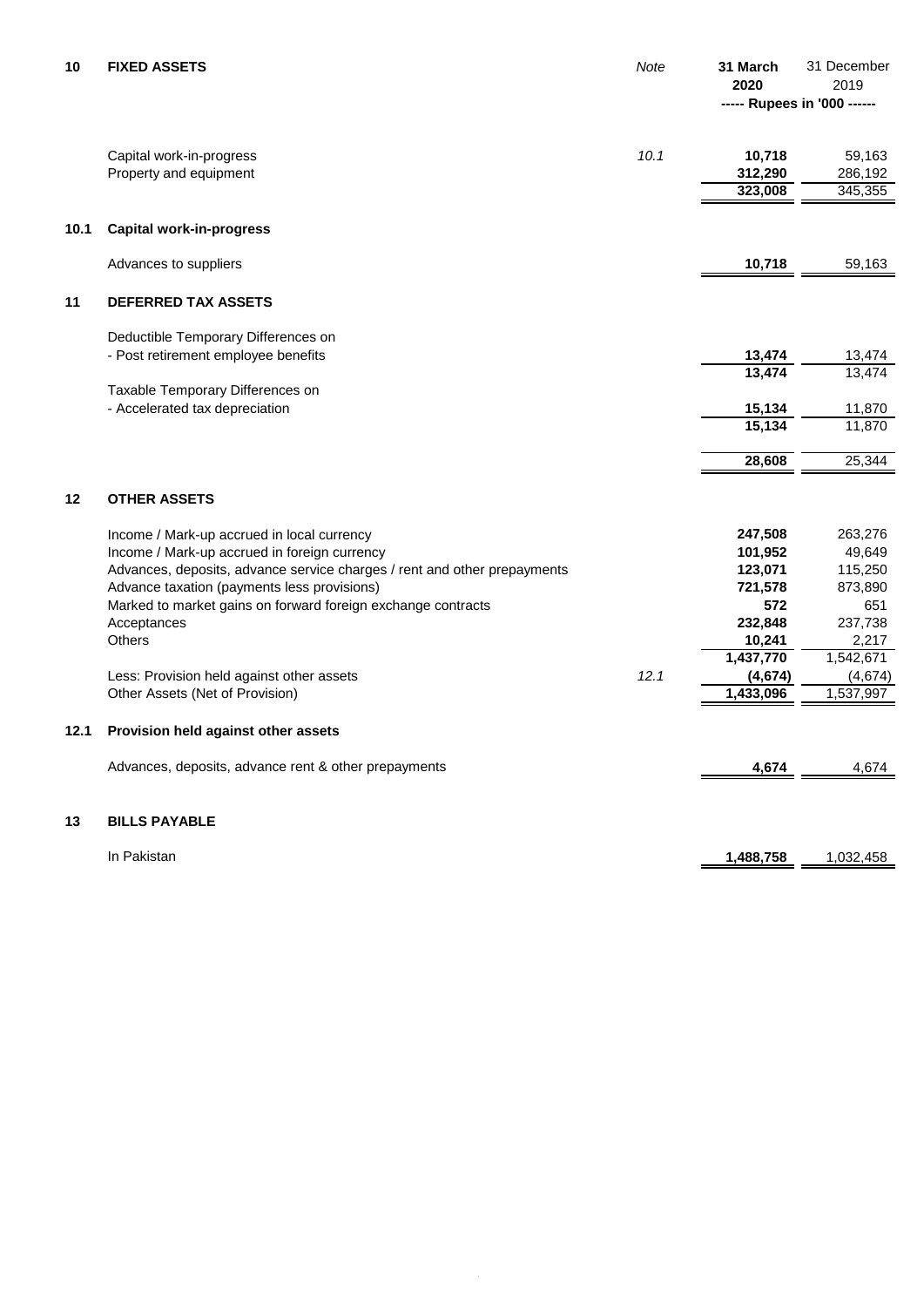**14 BORROWINGS** *Note* **31 March** 31 December **2020** 2019  **------- Rupees in '000 ------**

| Unsecured                                                                     |      |        |           |
|-------------------------------------------------------------------------------|------|--------|-----------|
| Overdrawn nostro accounts - Interbranch and a subsidiary of Deutsche Bank, AG |      | 1.523  | 618       |
| Repo borrowings                                                               |      |        | 1.363.974 |
| Others                                                                        | 14.1 | 49.811 | 29.437    |
| <b>Total unsecured</b>                                                        |      | 51.334 | .394.029  |
|                                                                               |      |        |           |

#### **14.1** These are overdrawn bank balances with commercial banks inside Pakistan.

#### **15 DEPOSITS AND OTHER ACCOUNTS**

|                                          | 31 March 2020        |                          |            | 31 December 2019     |                          |            |
|------------------------------------------|----------------------|--------------------------|------------|----------------------|--------------------------|------------|
|                                          | In Local<br>Currency | In Foreign<br>currencies | Total      | In Local<br>Currency | In Foreign<br>currencies | Total      |
|                                          |                      |                          |            |                      |                          |            |
| <b>Customers</b>                         |                      |                          |            |                      |                          |            |
| <b>Non-Remunerative</b>                  |                      |                          |            |                      |                          |            |
| <b>Current deposits</b>                  | 13,862,527           | 855,494                  | 14,718,021 | 9,794,474            | 1,005,331                | 10,799,805 |
| Margin deposits                          | 873,836              |                          | 873,836    | 633,147              |                          | 633,147    |
| Remunerative                             |                      |                          |            |                      |                          |            |
| Savings deposits                         | 7,494,311            | 4,629                    | 7,498,940  | 5,145,610            | 8,266                    | 5,153,876  |
| Term deposits                            | 2,983,000            |                          | 2,983,000  | 3,879,000            |                          | 3,879,000  |
|                                          | 25,213,674           | 860,123                  | 26,073,797 | 19,452,231           | 1,013,597                | 20,465,828 |
| <b>Financial Institutions</b>            |                      |                          |            |                      |                          |            |
| Non-remunerative deposits - inter branch | 14,029               |                          | 14,029     | 7,783                |                          | 7,783      |
|                                          | 14,029               | ۰                        | 14,029     | 7,783                |                          | 7,783      |
|                                          | 25,227,703           | 860,123                  | 26,087,826 | 19,460,014           | 1,013,597                | 20,473,611 |

| 16   | <b>OTHER LIABILITIES</b>                                    | Note | 31 March<br>2020 | 31 December<br>2019           |
|------|-------------------------------------------------------------|------|------------------|-------------------------------|
|      |                                                             |      |                  | ------- Rupees in '000 ------ |
|      | Mark-up/ Return/ Interest payable in local currency         |      | 127,130          | 68,431                        |
|      | Unearned commission and income on bills discounted          |      | 28,557           | 35,883                        |
|      | Accrued expenses                                            |      | 85,264           | 87,196                        |
|      | Acceptances                                                 |      | 232,848          | 237,738                       |
|      | Dividends payable                                           |      |                  | 577,392                       |
|      | Marked to market loss on forward foreign exchange contracts |      | 247              | 450                           |
|      | Payable to DB Singapore                                     |      | 6,195            | 6,195                         |
|      | Unremitted head office expenses                             |      | 2,424,438        | 2,358,872                     |
|      | Payable to defined benefit plan                             |      | 65,327           | 65,327                        |
|      | Provision against off-balance sheet obligations             | 16.1 | 6,121            | 6,121                         |
|      | <b>Workers Welfare Fund</b>                                 | 16.2 | 259,200          | 245,759                       |
|      | Lease liability                                             |      | 18,319           | 9,408                         |
|      | Others                                                      |      | 721,560          | 77,435                        |
|      |                                                             |      | 3,975,206        | 3,776,207                     |
| 16.1 | Provision against off-balance sheet obligations             |      |                  |                               |
|      | Opening balance                                             |      | 6,121            | 11,136                        |
|      | Reversals                                                   |      |                  | (5,015)                       |
|      | Closing balance                                             |      | 6,121            | 6,121                         |
|      |                                                             |      |                  |                               |

#### **16.2 Worker's Welfare Fund**

Through Finance Act 2008, the Federal Government introduced amendments to the Workers' Welfare Fund (WWF) Ordinance, 1971 whereby the definition of industrial establishment was extended. The amendments were challenged at various levels and conflicting judgments were rendered by the Lahore High Court, Sindh High Court and Peshawar High Court. Appeals against these orders were filed in the Supreme Court. Further, as a consequence of passage of 18th Amendment to the Constitution, levy for Workers' Welfare was also introduced by the Government of Sindh (Sindh WWF) which was effective from 1 January 2014.

The Supreme Court of Pakistan vide its order dated 10 November 2016 has held that the amendments made in the law introduced by the Federal Government for the levy of Workers' Welfare Fund were unlawful as this is not in the nature of tax and therefore could not have been introduced through the money bill. The Federal Board of Revenue has filed review petitions against the above judgment with the prayer that it may kindly be reviewed in the name of justice. These petitions are currently pending with the Supreme Court of Pakistan.

A legal advice has been obtained by the Pakistan Banks Association which highlights that consequent to filing of these review petitions, a risk has arisen and the judgment is not conclusive or final till the review petitions are decided. Accordingly, the Pakistan Operations have continued to maintain the provision for WWF from the date of its levy till 31 March, 2020. No allocation between the Federal Government Levy and Sindh WWF has been made.

The Pakistan Operations have also obtained a stay order against SWWF from Honourable Sindh High Court dated 9 March 2018.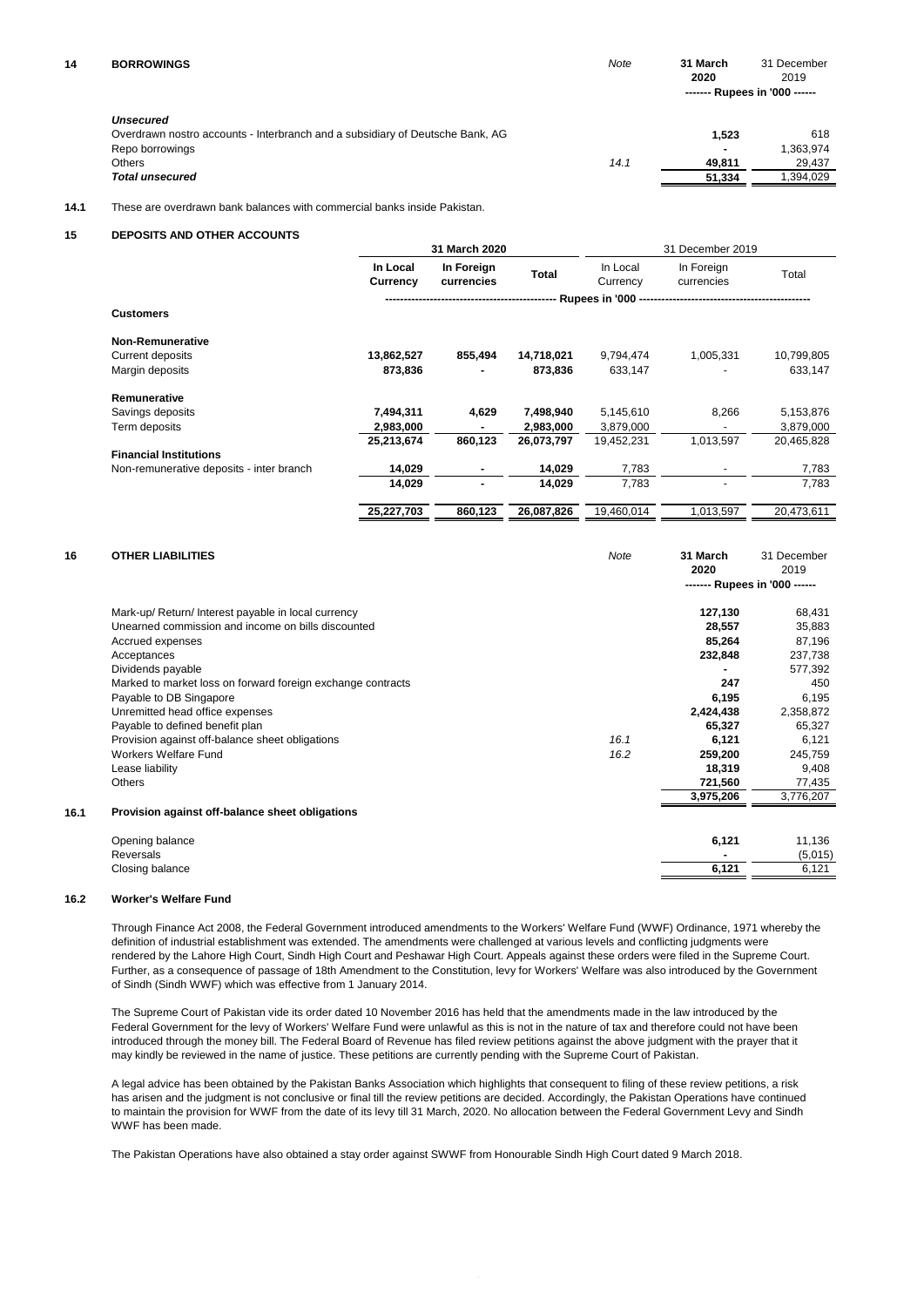| 17     | <b>CONTINGENCIES AND COMMITMENTS</b>                                          | <b>Note</b>  | 31 March<br>2020              | 31 December<br>2019      |
|--------|-------------------------------------------------------------------------------|--------------|-------------------------------|--------------------------|
|        |                                                                               |              | ------- Rupees in '000 ------ |                          |
|        |                                                                               |              |                               |                          |
|        | -Guarantees<br>-Commitments                                                   | 17.1<br>17.2 | 11,240,496                    | 13,384,277               |
|        |                                                                               |              | 16,832,468<br>28,072,964      | 14,513,404<br>27,897,681 |
|        |                                                                               |              |                               |                          |
| 17.1   | <b>Guarantees</b>                                                             |              |                               |                          |
|        | Financial guarantees                                                          |              | 11,240,496                    | 13,384,277               |
| 17.2   | <b>Commitments</b>                                                            |              |                               |                          |
|        | Documentary credits and short-term trade-related transactions                 |              |                               |                          |
|        | - letters of credit                                                           |              | 1,707,094                     | 1,855,657                |
|        | Commitments in respect of:                                                    |              |                               |                          |
|        | - forward foreign exchange contracts                                          | 17.2.1       | 217,227                       | 435,798                  |
|        | - forward lending                                                             | 17.2.2       | 14,815,261                    | 11,994,283               |
|        | Other commitments                                                             | 17.2.3       | 92,886                        | 227,666                  |
|        |                                                                               |              | 16,832,468                    | 14,513,404               |
| 17.2.1 | Commitments in respect of forward foreign exchange contracts                  |              |                               |                          |
|        | Purchase                                                                      |              | 204,965                       | 219,730                  |
|        | Sale                                                                          |              | 12,262                        | 216,068                  |
|        |                                                                               |              | 217,227                       | 435,798                  |
|        | The maturities of above contracts are spread over a period of one year.       |              |                               |                          |
| 17.2.2 | Commitments in respect of forward lending                                     |              |                               |                          |
|        | Undrawn formal standby facilities, credit lines and other commitments to lend |              | 14,815,261                    | 11,994,283               |
|        |                                                                               |              |                               |                          |
| 17.2.3 | Cheques in clearing                                                           |              | 92.886                        | 227,666                  |

#### **17.3 Other contingent liabilities**

Appeals for various assessment years are pending before Income Tax Appellate Authorities / High Courts. Out of these appeals, decisions against demands of Rs. 638 million (31 December 2019: Rs. 638 million) have been made by the CIRA in favor of Pakistan Operations in respect of tax years 2011 to 2014. However, the tax department has filed appeals against the decisions of CIRA for tax years 2013 and 2014 involving demand of Rs. 513 million while no appeal effect orders have been passed by taxation officer for the remaining years. Further, Pakistan Operations are vigorously contesting the appeals for additional demands of Rs. 45 million against various issues (31 December 2019: Rs. 45 million) and the Pakistan Operations are confident that no additional liability would arise.

#### **18 MARK-UP / RETURN / INTEREST EARNED Three months** Three months

| period ended<br>31 March<br>2020 | period ended<br>31 March<br>2019  |  |
|----------------------------------|-----------------------------------|--|
|                                  |                                   |  |
|                                  |                                   |  |
|                                  |                                   |  |
|                                  | ---------- Rupees in '000 ------- |  |
|                                  |                                   |  |
| 233.952                          | 192,968                           |  |
| 726,047                          | 422,899                           |  |
| 316                              | 569                               |  |
| 6                                | 2,128                             |  |
| 960,321                          | 618,564                           |  |
|                                  |                                   |  |

#### **19 MARK-UP / RETURN / INTEREST EXPENSED**

| On:                             |         |                          |
|---------------------------------|---------|--------------------------|
| Deposits                        | 455.423 | 243,235                  |
| <b>Borrowings</b>               | 2.323   | 170                      |
| Finance cost of lease liability | 128     | $\overline{\phantom{0}}$ |
|                                 | 457.874 | 243.405                  |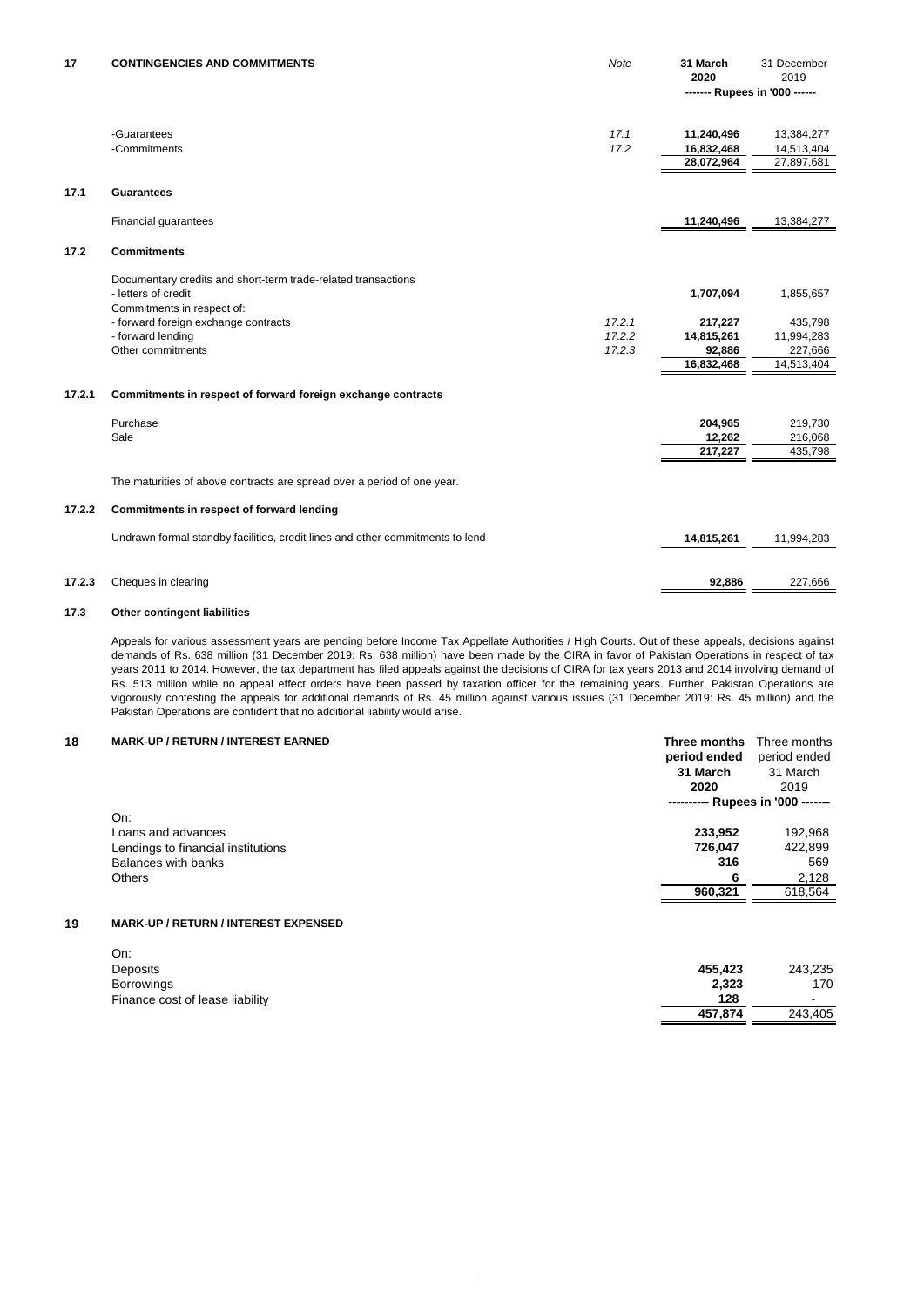|    |                                                      |      | Three months                    | Three months   |
|----|------------------------------------------------------|------|---------------------------------|----------------|
|    |                                                      |      | period ended                    | period ended   |
| 20 | <b>FEE &amp; COMMISSION INCOME</b>                   | Note | 31 March                        | 31 March       |
|    |                                                      |      | 2020                            | 2019           |
|    |                                                      |      | -------- Rupees in '000 ------- |                |
|    |                                                      |      |                                 |                |
|    |                                                      |      |                                 |                |
|    | Commission on trade                                  |      | 24,248                          | 14,250         |
|    | Commission on guarantees                             |      | 18,538                          | 15,501         |
|    | Commission on cash management                        |      | 1,918                           | 5,569          |
|    | Commission on remittances including home remittances |      | 107                             | 1,231          |
|    | Commission on custodial services                     |      | 117,730                         | 66,956         |
|    | <b>Others</b>                                        |      | 250                             | 3,727          |
|    |                                                      |      | 162,790                         | 107,234        |
|    |                                                      |      |                                 |                |
|    |                                                      |      |                                 |                |
| 21 | <b>OTHER INCOME</b>                                  |      |                                 |                |
|    |                                                      |      |                                 |                |
|    | Gain on sale of fixed assets - net                   |      | 8,356                           | 1,109          |
|    | Prior years refunds on utilities costs               |      | 13,872                          | $\blacksquare$ |
|    | Others                                               |      |                                 | 74             |
|    |                                                      |      | 22,228                          | 1,183          |
|    |                                                      |      |                                 |                |
|    |                                                      |      |                                 |                |
| 22 | <b>OPERATING EXPENSES</b>                            |      |                                 |                |
|    |                                                      |      |                                 |                |
|    | Total compensation expense                           |      | 102,654                         | 109,127        |
|    |                                                      |      |                                 |                |
|    | <b>Property expense</b>                              |      |                                 |                |
|    | Rent & taxes                                         |      | 13,781                          | 23,313         |
|    | Insurance                                            |      | 2,796                           | 2,295          |
|    | Utilities cost                                       |      | 2,315                           | 1,592          |
|    | Security (including guards)                          |      | 1,426                           | 2,296          |
|    | Repair & maintenance (including janitorial charges)  |      |                                 | 747            |
|    |                                                      |      | (4,749)                         |                |
|    | Depreciation                                         |      | 22,363                          | 4,580          |
|    |                                                      |      | 37,932                          | 34,824         |
|    |                                                      |      |                                 |                |
|    | Information technology expenses                      |      |                                 |                |
|    | Software maintenance                                 |      | 150                             | $\blacksquare$ |
|    | Hardware maintenance                                 |      | 1,081                           | 1,870          |
|    | Depreciation                                         |      | 4,116                           | 4,403          |
|    | Network charges                                      |      | 5,517                           | 7,027          |
|    |                                                      |      |                                 |                |
|    |                                                      |      | 10,864                          | 13,300         |
|    |                                                      |      |                                 |                |
|    | Other operating expenses                             |      |                                 |                |
|    | Legal & professional charges                         |      | 1,478                           | 3,320          |
|    | Outsourced services costs                            |      | 20,187                          | 20,209         |
|    | Travelling & conveyance                              |      | 1,666                           | 2,077          |
|    | NIFT clearing charges                                |      | 256                             | 316            |
|    | Depreciation                                         |      | 9,244                           | 8,617          |
|    | Training & development                               |      | 114                             | 254            |
|    |                                                      |      | 270                             | 525            |
|    | Postage & courier charges                            |      |                                 |                |
|    | Communication                                        |      | 1,466                           | 2,278          |
|    | Head office / regional office expenses               |      | 66,872                          | 75,416         |
|    | Stationery & printing                                |      | 2,021                           | 4,710          |
|    | <b>Auditors Remuneration</b>                         |      | 880                             | 720            |
|    | Others                                               |      | 1,941                           | 2,281          |
|    |                                                      |      | 106,395                         | 120,723        |
|    |                                                      |      | 257,845                         | 277,974        |
|    |                                                      |      |                                 |                |
|    | <b>OTHER CHARGES</b>                                 |      |                                 |                |
| 23 |                                                      |      |                                 |                |
|    |                                                      |      |                                 |                |
|    | Penalties imposed by State Bank of Pakistan          |      |                                 | 49             |
|    |                                                      |      | $\blacksquare$                  | 49             |
|    |                                                      |      |                                 |                |
| 24 | <b>TAXATION</b>                                      |      |                                 |                |
|    |                                                      |      |                                 |                |
|    | Current                                              |      | 268,071                         | 89,452         |
|    | Prior periods                                        | 24.1 |                                 | 45,529         |
|    |                                                      |      |                                 |                |
|    | Deferred                                             |      | (3, 264)                        | (3,404)        |
|    |                                                      |      | 264,807                         | 131,577        |

**24.1** The Finance Supplementary (Second Ammendment) Act, 2019 had levied super tax at 4% for tax year 2018 which was previously not charegable.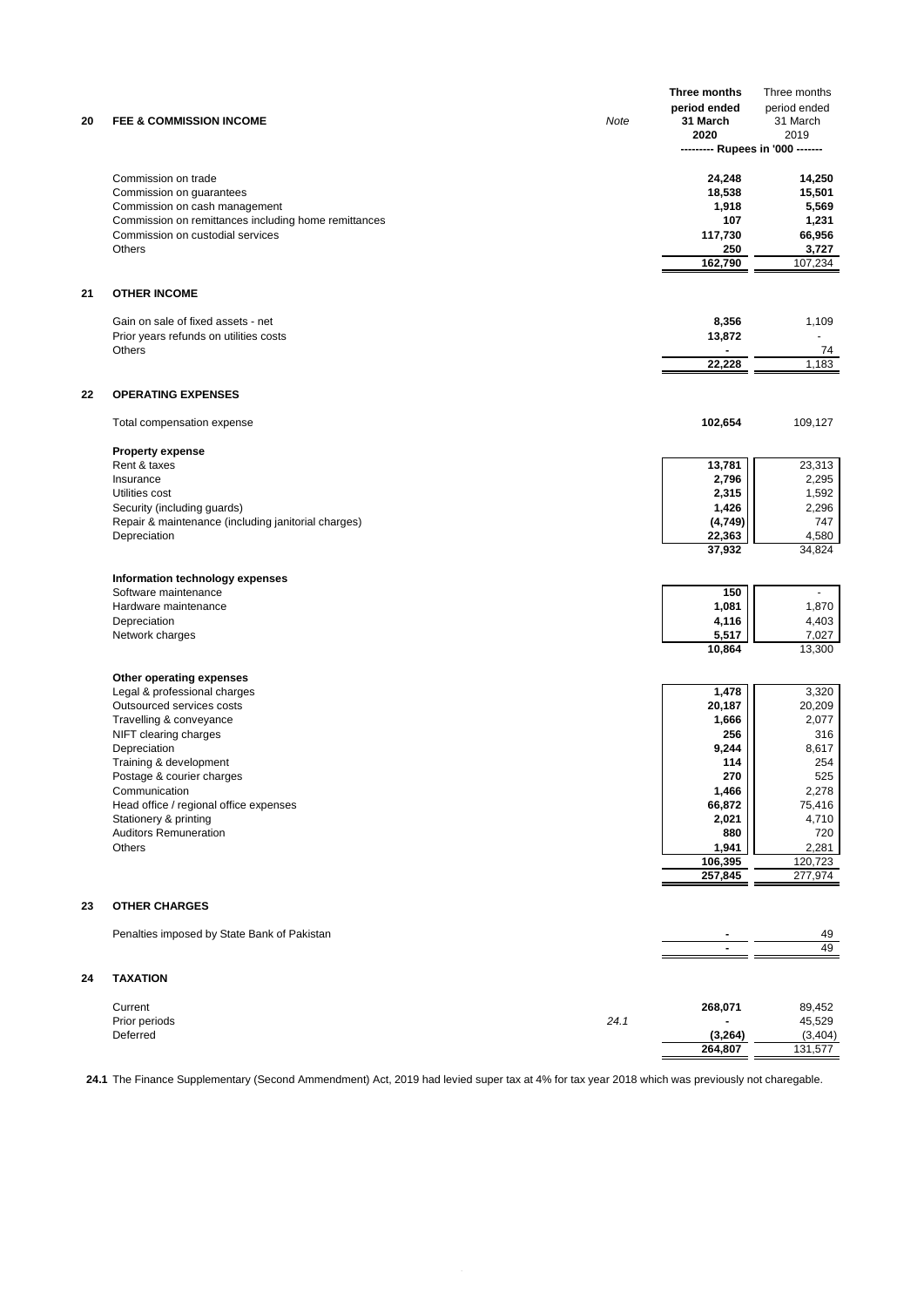#### **25 FAIR VALUE MEASUREMENTS**

#### **25.1 Fair value of financial assets**

The Pakistan Operations measures fair values using the following fair value hierarchy that reflects the significance of the inputs used in making the measurements:

Level 1: Fair value measurements using quoted prices (unadjusted) in active markets for identical assets or liabilities.

Level 2: Fair value measurements using inputs other than quoted prices included within Level 1 that are observable for the assets or liability, either directly (i.e. as prices) or indirectly (i.e. derived from prices).

Level 3: Fair value measurements using input for the asset or liability that are not based on observable market data (i.e. unobservable inputs).

The table below analyses financial instruments measured at the end of the reporting period by the level in the fair value hierarchy into which the fair value measurement is categorised:

|                                                                                                        |                            |               |                                               |                                               | 31 March 2019           |         |                                          |                    |         |
|--------------------------------------------------------------------------------------------------------|----------------------------|---------------|-----------------------------------------------|-----------------------------------------------|-------------------------|---------|------------------------------------------|--------------------|---------|
|                                                                                                        |                            |               | <b>Carrying Value</b>                         |                                               |                         |         | <b>Fair Value</b>                        |                    |         |
|                                                                                                        | <b>Held for</b><br>trading | Sale          | Available for Loans and<br><b>Receivables</b> | Other<br>financial<br>assets /<br>liabilities | Total                   | Level 1 | Level 2                                  | Level 3            | Total   |
| On balance sheet financial instruments                                                                 |                            |               | (Rupees in '000)                              |                                               |                         |         |                                          | (Rupees in '000) - |         |
|                                                                                                        |                            |               |                                               |                                               |                         |         |                                          |                    |         |
| Financial assets measured at fair value<br>Other Assets                                                |                            |               |                                               |                                               |                         |         |                                          |                    |         |
| - Unrealized gain on forward foreign exchange contracts                                                | <u>572</u><br>572          |               |                                               |                                               | 572<br>572              |         | 572                                      |                    | 572     |
| Financial assets not measured at fair value                                                            |                            |               |                                               |                                               |                         |         |                                          |                    |         |
| Cash and balances with treasury banks                                                                  |                            |               | 7,307,448                                     |                                               | 7,307,448               |         |                                          |                    |         |
| Balances with other banks                                                                              |                            |               | 442,512                                       |                                               | 442,512                 |         |                                          |                    |         |
| Lendings to financial institutions                                                                     |                            |               | 23,215,947                                    |                                               | 23,215,947              |         |                                          |                    |         |
| Advances                                                                                               |                            |               | 6,820,695                                     |                                               | 6,820,695               |         |                                          |                    |         |
| Other assets                                                                                           | 572                        |               | 594,067                                       |                                               | 594,067                 |         |                                          |                    |         |
|                                                                                                        |                            |               | 38,380,669                                    |                                               | 38,381,241              |         |                                          |                    |         |
| Financial Liabilities measured at fair value<br><b>Other Liabilities</b>                               |                            |               |                                               |                                               |                         |         |                                          |                    |         |
| - Unrealized loss on forward foreign exchange contracts                                                | 247                        |               |                                               |                                               | 247                     |         | 247                                      |                    | 247     |
|                                                                                                        | 247                        |               |                                               |                                               | 247                     |         |                                          |                    |         |
| Financial liabilities not measured at fair value                                                       |                            |               |                                               |                                               |                         |         |                                          |                    |         |
| Bills payable                                                                                          |                            |               |                                               | 1,488,758                                     | 1,488,758               |         |                                          |                    |         |
| Borrowings from financial institutions                                                                 |                            |               |                                               | 51,334                                        | 51,334                  |         |                                          |                    |         |
| Deposits and other accounts                                                                            |                            |               |                                               | 26,087,826                                    | 26,087,826              |         |                                          |                    |         |
| Other liabilities                                                                                      |                            |               |                                               | 3,974,959                                     | 3,974,959               |         |                                          |                    |         |
|                                                                                                        | 247                        |               |                                               | 31,602,877                                    | 31,603,124              |         |                                          |                    |         |
|                                                                                                        |                            |               |                                               |                                               |                         |         |                                          |                    |         |
| Off-balance sheet financial instruments measured at fair value<br>Forward purchase of foreign exchange |                            |               |                                               | 204,965                                       | 204,965                 |         | 205,537                                  |                    | 205,537 |
| Forward sale of foreign exchange                                                                       |                            |               |                                               | 12,262                                        | 12,262                  |         | 12,509                                   |                    | 12,509  |
|                                                                                                        |                            |               |                                               |                                               |                         |         |                                          |                    |         |
|                                                                                                        |                            |               | Carrying Value                                |                                               | 31 December 2019        |         | Fair Value                               |                    |         |
|                                                                                                        | Held for                   | Available for | Loans and                                     | Other                                         | Total                   | Level 1 | Level 2                                  | Level 3            | Total   |
|                                                                                                        | trading                    | Sale          | Receivables                                   | financial<br>assets /<br>liabilities          |                         |         |                                          |                    |         |
|                                                                                                        |                            |               | -------------- (Rupees in '000)               |                                               |                         |         | (Rupees in '000) ----------------------- |                    |         |
| On balance sheet financial instruments                                                                 |                            |               |                                               |                                               |                         |         |                                          |                    |         |
| Financial assets measured at fair value                                                                |                            |               |                                               |                                               |                         |         |                                          |                    |         |
| Other Assets<br>- Unrealized gain on forward foreign exchange contracts                                | 651                        |               |                                               |                                               | 651                     |         | 651                                      |                    | 651     |
|                                                                                                        | 651                        |               |                                               |                                               | 651                     |         |                                          |                    |         |
|                                                                                                        |                            |               |                                               |                                               |                         |         |                                          |                    |         |
| Financial assets not measured at fair value                                                            |                            |               |                                               |                                               |                         |         |                                          |                    |         |
| Cash and balances with treasury banks<br>Balances with other banks                                     |                            |               | 7,558,956<br>118,681                          |                                               | 7,558,956<br>118,681    |         |                                          |                    |         |
| Lendings to financial institutions                                                                     |                            |               | 15,132,302                                    |                                               | 15,132,302              |         |                                          |                    |         |
| Advances                                                                                               |                            |               | 9,225,751                                     |                                               | 9,225,751               |         |                                          |                    |         |
| Other assets                                                                                           |                            |               | 1,374,423                                     |                                               | 1,374,423               |         |                                          |                    |         |
|                                                                                                        | 651                        |               | 33,410,113                                    |                                               | 33,410,764              |         |                                          |                    |         |
|                                                                                                        |                            |               |                                               |                                               |                         |         |                                          |                    |         |
| Financial Liabilities measured at fair value<br><b>Other Liabilities</b>                               |                            |               |                                               |                                               |                         |         |                                          |                    |         |
| - Unrealized loss on forward foreign exchange contracts                                                | 450                        |               |                                               |                                               | 450                     |         | 450                                      |                    | 450     |
|                                                                                                        | 450                        |               |                                               |                                               | 450                     |         |                                          |                    |         |
|                                                                                                        |                            |               |                                               |                                               |                         |         |                                          |                    |         |
| Financial liabilities not measured at fair value                                                       |                            |               |                                               |                                               |                         |         |                                          |                    |         |
| Bills payable                                                                                          |                            |               |                                               | 1,032,458                                     | 1,032,458               |         |                                          |                    |         |
| Borrowings from financial institutions                                                                 |                            |               |                                               | 1,394,029                                     | 1,394,029               |         |                                          |                    |         |
| Deposits and other accounts<br>Other liabilities                                                       |                            |               |                                               | 20,473,611                                    | 20,473,611              |         |                                          |                    |         |
|                                                                                                        | 450                        |               |                                               | 3,775,757<br>26,675,855                       | 3,775,757<br>26,676,305 |         |                                          |                    |         |
|                                                                                                        |                            |               |                                               |                                               |                         |         |                                          |                    |         |
| Off-balance sheet financial instruments measured at fair value                                         |                            |               |                                               |                                               |                         |         |                                          |                    |         |
| Forward purchase of foreign exchange                                                                   |                            |               |                                               | 219,730                                       | 219,730                 |         | 220,381                                  |                    | 220,381 |
| Forward sale of foreign exchange                                                                       |                            |               |                                               | 216,068                                       | 216,068                 |         | 216,518                                  |                    | 216,518 |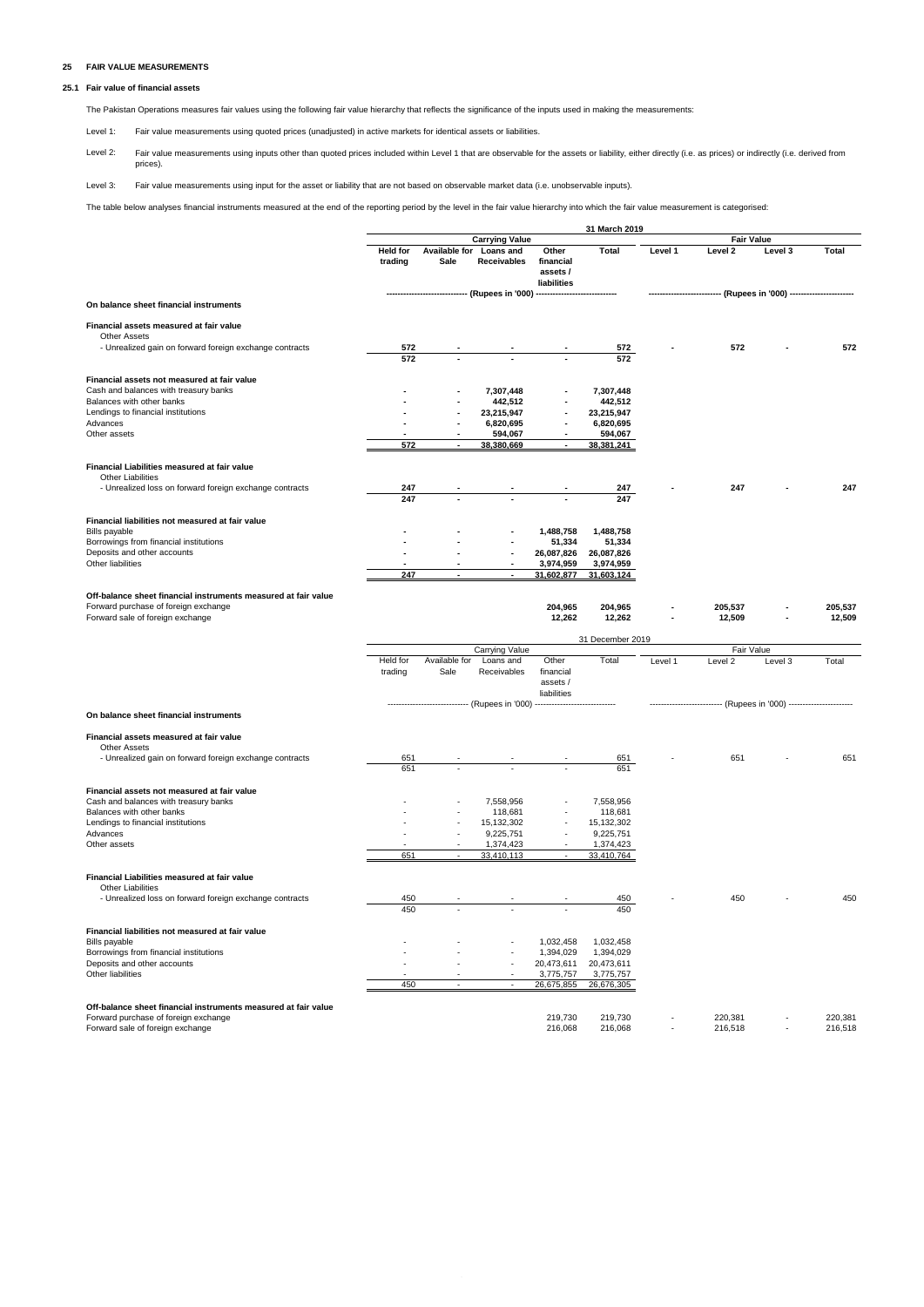#### **26 SEGMENT INFORMATION**

#### **26.1 Segment Details with respect to Business Activities**

DB Pakistan Operations operate under a transfer pricing framework that applies to all businesses and promotes pricing of :

- (i) assets in accordance with their underlying liquidity risk;
- (ii) liabilities in accordance with their funding maturity; and
- (iii) contingent liquidity exposures in accordance with the cost of providing for commensurate liquidity reserves to fund unexpected cash requirements.

Within this transfer pricing framework we allocate funding and liquidity risk costs and benefits to the business units and set financial incentives in line with the liquidity risk guidelines. Transfer prices are subject to liquidity (term) premiums depending on market conditions. Liquidity premiums are set by Treasury and picked up by a segregated liquidity account. The Treasury liquidity account is the aggregator of long- term liquidity costs. The management and cost allocation of the liquidity account is the key variable for transfer pricing funding costs within Deutsche Bank.

#### *Corporate Bank (Previously Global Transaction Banking (GTB))*

Corporate Bank provides commercial banking products and services for both corporates and financial institutions worldwide, including

domestic and cross-border payments, cash management, international trade finance, depository, custody and related services.

#### *Investment Bank*

With effect from November 2019, GTB FX business has moved out from the Corporate Bank into the Global Emerging Markets business in the Investment Bank. This transition is envisioned to capitalize the existing Emerging Markets business.Global Emerging Markets provides Foreign Exchange services to clients in Pakistan on the back of cross-border payments, international trade and institutional flows.

#### *Infrastructure and Regional Management*

It includes all the back offices which are responsible to provide support services to the businesses. The Treasury business is also a part of Infrastructure and Regional Management.

|                                        |               |                   | Three months period ended               |              |  |
|----------------------------------------|---------------|-------------------|-----------------------------------------|--------------|--|
|                                        |               |                   | 31 March 2020                           |              |  |
|                                        | Corporate     | Investment        | <b>Infrastructure</b>                   | <b>Total</b> |  |
|                                        | <b>Bank</b>   | Bank              | & Regional                              |              |  |
|                                        |               |                   | Management                              |              |  |
|                                        |               |                   | --- (Rupees in '000) ------------------ |              |  |
| <b>Profit &amp; Loss</b>               |               |                   |                                         |              |  |
| Net mark-up / return                   | (183,000)     |                   | 685,447                                 | 502,447      |  |
| Inter segment revenue - net            | 646,909       | 8,236             | (655, 145)                              |              |  |
| Non mark-up / return / interest income | 238,867       | 139,095           | 49,488                                  | 427,450      |  |
| Total Income                           | 702,776       | 147,331           | 79,790                                  | 929,897      |  |
| Segment direct expenses                | (67, 597)     | (6,659)           | (197,030)                               | (271, 286)   |  |
| Inter segment expense allocation       | (170, 137)    | (10, 432)         | 180,569                                 |              |  |
| <b>Total expenses</b>                  | (237, 734)    | (10, 432)         | (16, 461)                               | (271, 286)   |  |
| Reversals / (Provisions)               |               |                   |                                         |              |  |
| Profit before tax                      | 465,042       | 136,899           | 63,329                                  | 658,611      |  |
|                                        | 31 March 2020 |                   |                                         |              |  |
|                                        | Corporate     | <b>Investment</b> | <b>Infrastructure</b>                   | Total        |  |
|                                        | <b>Bank</b>   | <b>Bank</b>       | & Regional                              |              |  |
|                                        |               |                   | Management                              |              |  |
|                                        |               |                   | --- (Rupees in '000) --------           |              |  |
| <b>Balance Sheet</b>                   |               |                   |                                         |              |  |
| Cash & Bank balances                   |               |                   | 7,749,960                               | 7,749,960    |  |
| Net inter segment lending              | 22,661,492    |                   | (22,661,492)                            |              |  |
| Lendings to financial institutions     |               |                   | 23,215,947                              | 23,215,947   |  |
| Advances - performing                  | 6,828,693     |                   |                                         | 6,828,693    |  |
| - non-performing                       | 96,511        |                   |                                         | 96,511       |  |
| - provision against advances           | (104, 509)    |                   |                                         | (104, 509)   |  |
| Others                                 | 564,281       | 572               | 1,219,859                               | 1,784,712    |  |
| <b>Total Assets</b>                    | 30,046,468    | 572               | 9,524,274                               | 39,571,314   |  |
| <b>Borrowings</b>                      |               |                   | 51,334                                  | 51,334       |  |
| Deposits & other accounts              | 26,073,797    |                   | 14,029                                  | 26,087,826   |  |
| Net inter segment borrowing            | (22,661,492)  | ٠                 | 22,661,492                              |              |  |
| <b>Others</b>                          | 2,448,923     | 247               | 3,014,794                               | 5,463,964    |  |
| <b>Total liabilities</b>               | 5,861,228     | 247               | 25,741,649                              | 31,603,124   |  |
| Head office account                    |               | ۰                 | 7,968,190                               | 7,968,190    |  |
| <b>Total Equity &amp; liabilities</b>  | 5,861,228     | 247               | 33,709,839                              | 39,571,314   |  |
| <b>Contingencies &amp; Commitments</b> | 27,855,737    | 214,660           | 2,567                                   | 27,858,304   |  |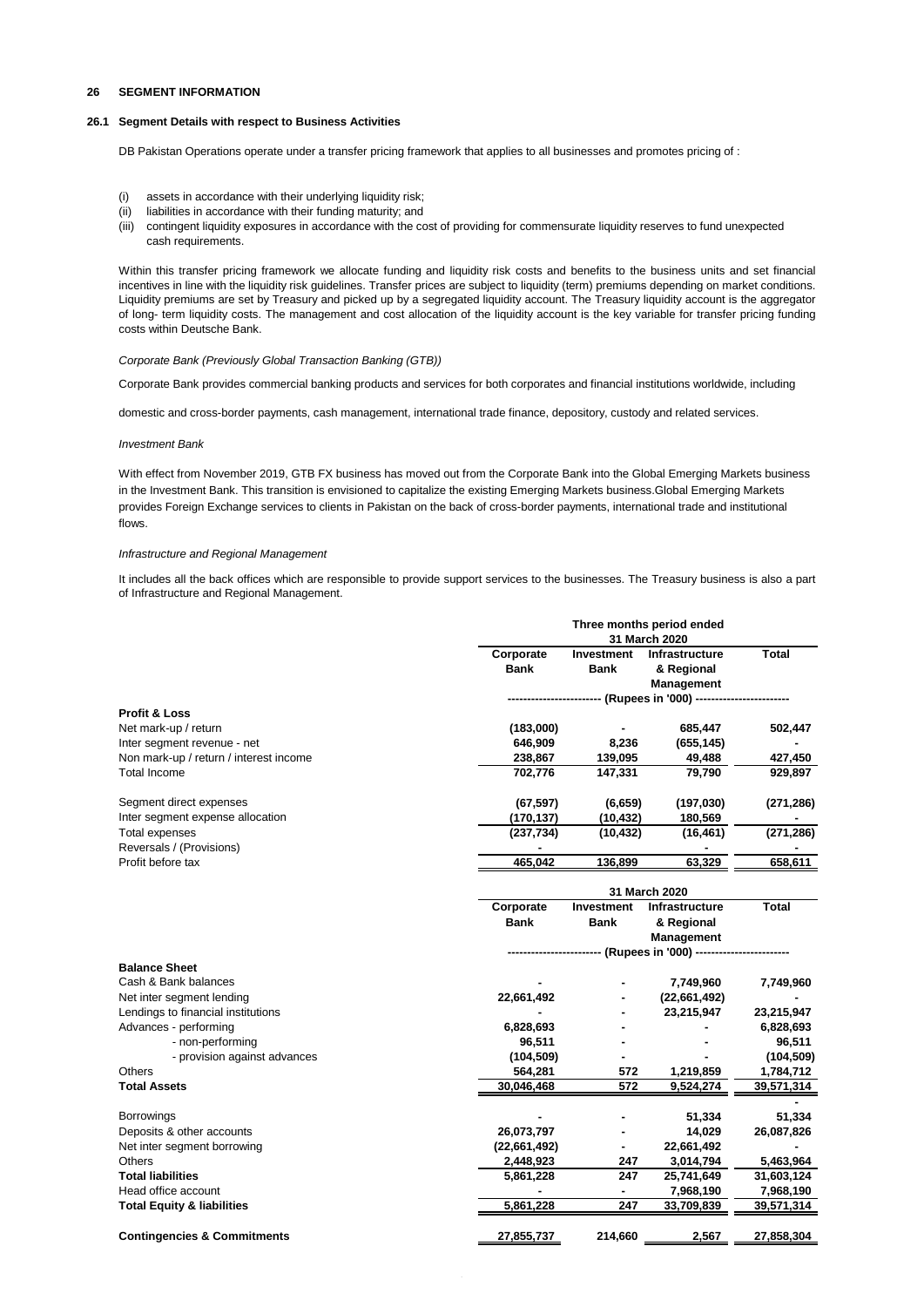|                                        | Three months period ended<br>31 March 2019 |                    |                                             |            |  |
|----------------------------------------|--------------------------------------------|--------------------|---------------------------------------------|------------|--|
|                                        | Global<br>Transaction<br>Banking           | Investment<br>Bank | Infrastructure &<br>Regional<br>Management  | Total      |  |
|                                        |                                            |                    | - (Rupees in '000) ------------------------ |            |  |
| <b>Profit &amp; Loss</b>               |                                            |                    |                                             |            |  |
| Net mark-up / return                   | (38,027)                                   |                    | 413,186                                     | 375,159    |  |
| Inter segment revenue - net            | 224,103                                    |                    | (224, 103)                                  |            |  |
| Non mark-up / return / interest income | 225,525                                    |                    | (98, 588)                                   | 126,937    |  |
| Total Income                           | 411,601                                    |                    | 90,495                                      | 502,096    |  |
| Segment direct expenses                | (57,668)                                   |                    | (224, 836)                                  | (282, 504) |  |
| Inter segment expense allocation       | (186, 677)                                 |                    | 186,677                                     |            |  |
| Total expenses                         | (244, 345)                                 |                    | (38, 159)                                   | (282, 504) |  |
| Reversals / (Provisions)               |                                            |                    |                                             |            |  |
| Profit before tax                      | 167,256                                    |                    | 52,336                                      | 219,592    |  |

31 December 2019

|                                        | Global<br>Transaction<br>Banking | Investment<br><b>Bank</b>                    | Infrastructure &<br>Regional<br>Management | Total      |
|----------------------------------------|----------------------------------|----------------------------------------------|--------------------------------------------|------------|
|                                        |                                  | -- (Rupees in '000) ------------------------ |                                            |            |
| <b>Balance Sheet</b>                   |                                  |                                              |                                            |            |
| Cash & Bank balances                   |                                  |                                              | 7,677,637                                  | 7,677,637  |
| Net inter segment lending              | 6,942,660                        |                                              | (6,942,660)                                |            |
| Lendings to financial institutions     |                                  |                                              | 15,132,302                                 | 15,132,302 |
| Advances - performing                  | 9,233,749                        |                                              |                                            | 9,233,749  |
| - non-performing                       | 96,511                           |                                              |                                            | 96,511     |
| - provision against advances           | (104, 509)                       |                                              |                                            | (104, 509) |
| <b>Others</b>                          | 525,022                          | 651                                          | 1,383,023                                  | 1,908,696  |
| <b>Total Assets</b>                    | 16,693,433                       | 651                                          | 17,250,302                                 | 33,944,386 |
| <b>Borrowings</b>                      |                                  |                                              | 1,394,029                                  | 1,394,029  |
| Deposits & other accounts              | 20,465,828                       |                                              | 7,783                                      | 20,473,611 |
| Net inter segment borrowing            | (8,273,184)                      |                                              | 8,273,184                                  |            |
| <b>Others</b>                          | 1,961,586                        | 450                                          | 2,846,629                                  | 4,808,665  |
| <b>Total liabilities</b>               | 14,154,230                       | 450                                          | 12,521,625                                 | 26,676,305 |
| Head office account                    |                                  |                                              | 7,268,081                                  | 7,268,081  |
| <b>Total Equity &amp; liabilities</b>  | 14,154,230                       | 450                                          | 19,789,706                                 | 33,944,386 |
| <b>Contingencies &amp; Commitments</b> | 27,470,059                       | 363,662                                      | 63,960                                     | 27,897,681 |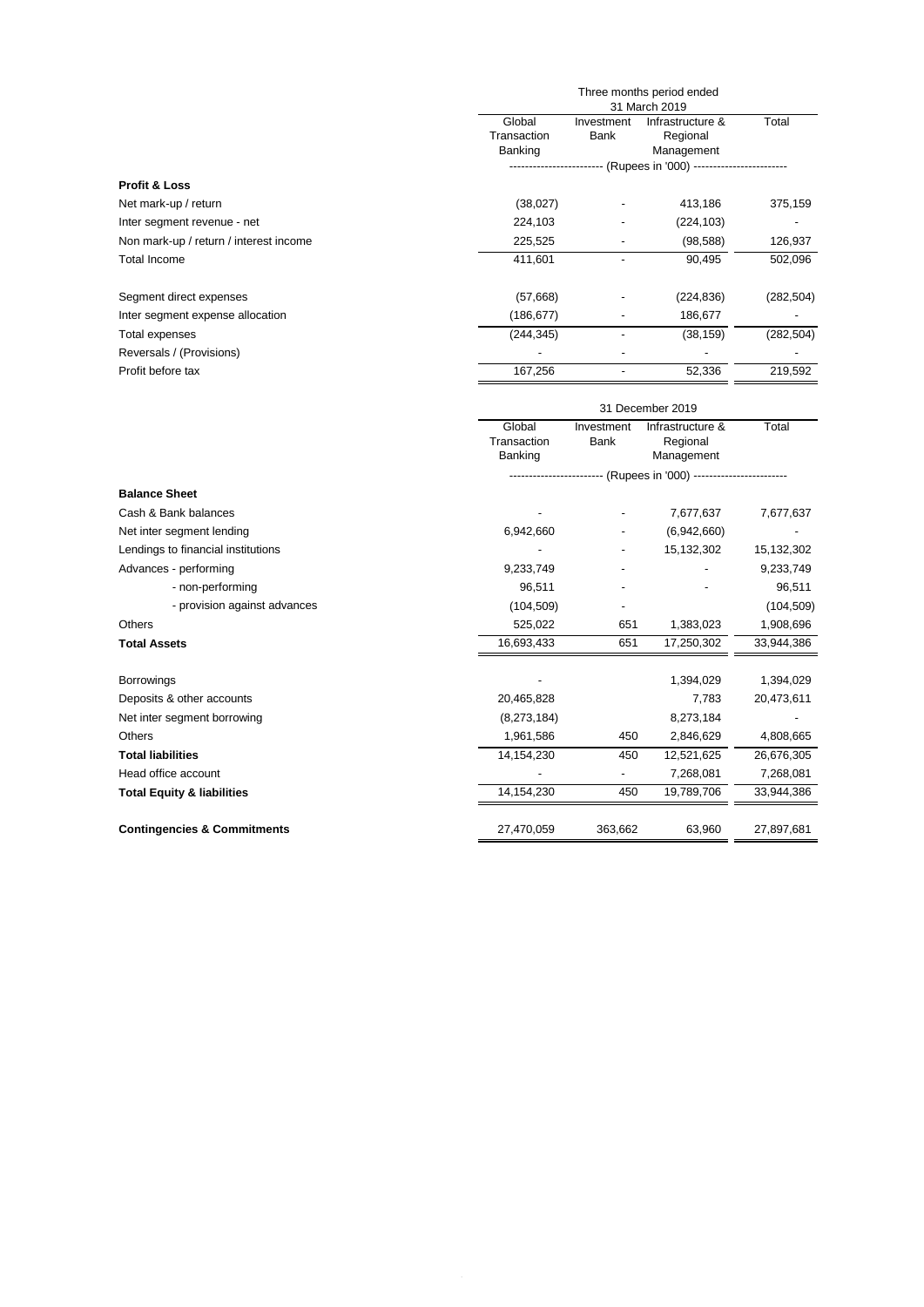#### **27 RELATED PARTY TRANSACTIONS**

Related parties comprise of Head office, other branches of the Bank and employees' retirement benefit funds. The transactions with related parties are conducted under normal course of business at arm's length prices. The Pakistan Operations also provide advances to employees at reduced rate in accordance with their terms of employment. The transactions and balances with related parties, other than those under the terms of employment and those disclosed elsewhere are summarized as follows:

|                                              | 31 March 2020                      |                                |                          | 31 December 2019              |                                |                          |  |
|----------------------------------------------|------------------------------------|--------------------------------|--------------------------|-------------------------------|--------------------------------|--------------------------|--|
|                                              | <b>Head office</b><br>and branches | Key<br>management<br>personnel | Other related<br>parties | Head office<br>and branches   | Key<br>management<br>personnel | Other related<br>parties |  |
|                                              |                                    |                                |                          | -- (Rupees in '000) ---       |                                |                          |  |
| <b>Balances with other banks</b>             |                                    |                                |                          |                               |                                |                          |  |
| In current accounts                          | 78,239                             |                                | 361,350                  | 29,333                        |                                | 85,239                   |  |
|                                              |                                    |                                |                          |                               |                                |                          |  |
| <b>Advances</b>                              |                                    |                                |                          |                               |                                |                          |  |
| Opening balance                              |                                    | 70,383                         |                          |                               | 16,171                         |                          |  |
| Addition during the year                     |                                    | $\overline{a}$                 |                          |                               | 78,281                         |                          |  |
| Repaid during the year                       |                                    | (3,073)                        |                          |                               | (24,069)                       |                          |  |
| Closing balance                              | $\overline{\phantom{a}}$           | 67,310                         |                          | ÷,                            | 70,383                         | $\sim$                   |  |
| <b>Borrowings</b>                            |                                    |                                |                          |                               |                                |                          |  |
| Opening balance                              | 559                                |                                |                          | 2,852,780                     |                                |                          |  |
| Borrowings during the year                   | 717                                |                                |                          | 10,228,999                    |                                |                          |  |
| Settled during the year                      | (637)                              | ۰                              | $\overline{a}$           | (13,081,220)                  |                                | ×.                       |  |
| Closing balance                              | 639                                | $\overline{\phantom{a}}$       | $\overline{\phantom{a}}$ | 559                           | $\overline{\phantom{a}}$       | ÷.                       |  |
|                                              |                                    |                                |                          |                               |                                |                          |  |
|                                              |                                    |                                |                          |                               |                                |                          |  |
| Deposits and other accounts                  |                                    |                                |                          |                               |                                |                          |  |
| Opening balance                              | 7,783                              | 8,764                          | 32,621                   | 6,786                         | 13,164                         | 8,978                    |  |
| Received during the year                     | 77,447                             | 32,252                         | 409,625                  | 218,557                       | 160,675                        | 4,321,422                |  |
| Withdrawn during the year                    | (71,201)                           | (37, 408)                      | (430, 716)               | (217, 560)                    | (165, 075)                     | (4,297,779)              |  |
| Closing balance                              | 14,029                             | 3,608                          | 11,530                   | 7,783                         | 8,764                          | 32,621                   |  |
| <b>Other Liabilities</b>                     |                                    |                                |                          |                               |                                |                          |  |
| Interest / mark-up payable                   |                                    | 141                            |                          |                               |                                |                          |  |
| Payable to staff retirement fund             |                                    |                                | 65,327                   |                               |                                | 65,327                   |  |
| Other liabilities                            | 2,430,633                          |                                |                          | 2,365,067                     |                                |                          |  |
|                                              |                                    |                                |                          |                               |                                |                          |  |
| <b>Contingencies and Commitments</b>         |                                    |                                |                          |                               |                                |                          |  |
| Other contingencies                          | 5,654,702                          |                                |                          | 10,981,896                    |                                |                          |  |
|                                              |                                    |                                |                          |                               | Three months period ended      |                          |  |
|                                              |                                    |                                |                          | 31 March 2020                 |                                | 31 March 2019            |  |
|                                              |                                    |                                | <b>Head office</b>       | Key                           | <b>Head office</b><br>and      | Key                      |  |
|                                              |                                    |                                | and<br>branches          | management<br>personnel       | branches                       | management<br>personnel  |  |
|                                              |                                    |                                |                          | ----- (Rupees in '000) ------ |                                |                          |  |
|                                              |                                    |                                |                          |                               |                                |                          |  |
| Income<br>Mark-up / return / interest earned |                                    |                                | 3                        | 42                            | 2,127                          | 586                      |  |
|                                              |                                    |                                |                          |                               |                                |                          |  |
| <b>Expense</b>                               |                                    |                                |                          |                               |                                |                          |  |
| Mark-up / return / interest paid             |                                    |                                |                          | 141                           | 3                              | 225                      |  |
| Operating expenses                           |                                    |                                | 66,872                   | 22,749                        | 75,416                         | 22,273                   |  |